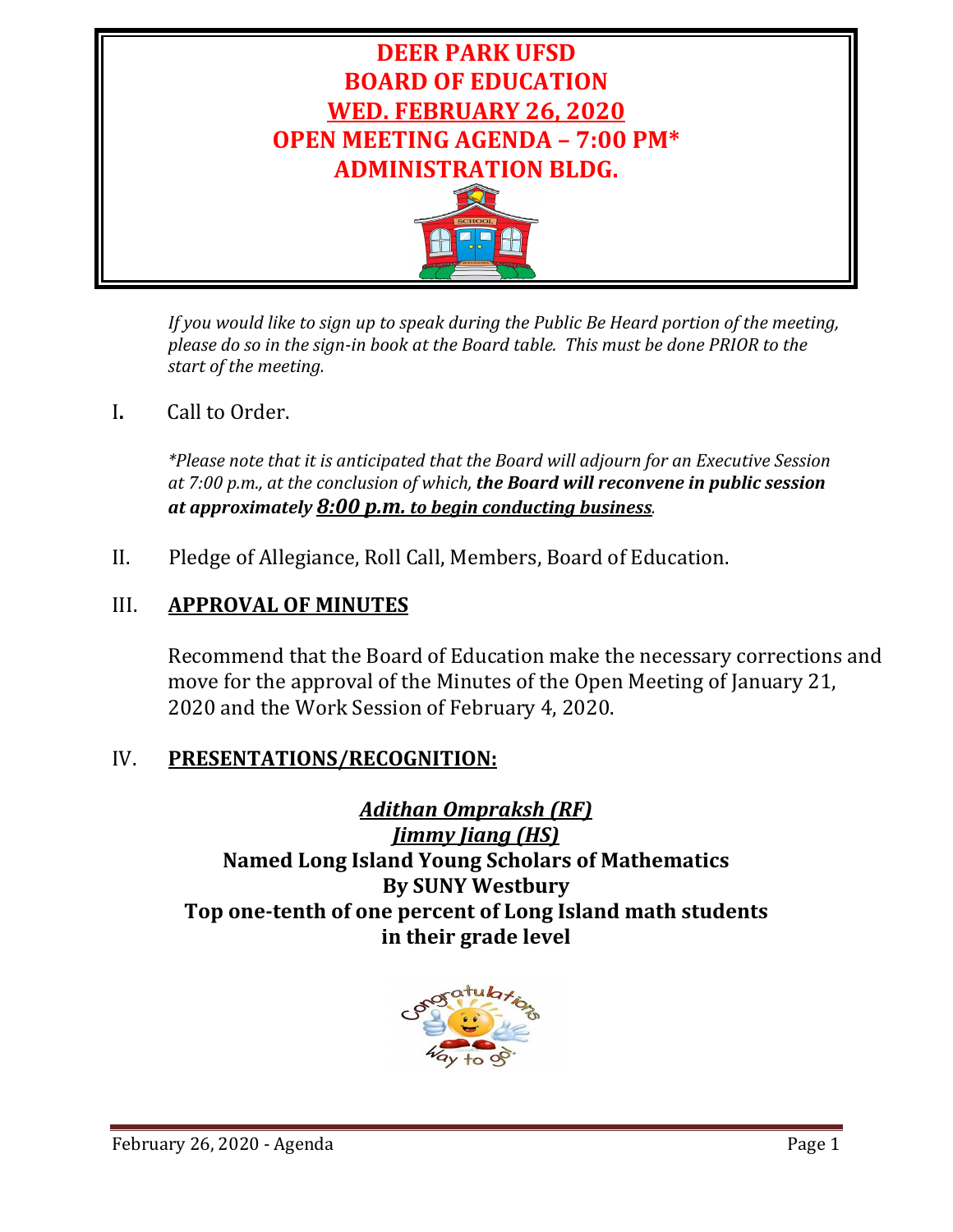

# **February Staff Recognition**

*Pat Shea – Asst. Transportation Supervisor Darrel Clark – JFK Teaching Assistant*

> **~~~ Budget Statement by Ms. Jimenez**

> > **~~~**

V. **NEW BUSINESS:**

### 1. **First Amendment to the March 26, 2019 Agreement Between the Board of Education of the Deer Park Union Free School District("Board") and Mr. James Cummings ("Superintendent")**

*Recommend, that the Board of Education approve the following Resolution:*

**WHEREAS**, the parties entered into an agreement on March 26, 2019 whereby the Board employed the services of Mr. James Cummings as Superintendent of Schools of the Deer Park Union Free School District ("Agreement"); and

WHEREAS, the Board authorized the Agreement by duly adopted resolution at a meeting held March 26, 2019;

NOW, THEREFORE, in consideration of the mutual covenants herein, it is agreed by and between the parties as follows:

FIRST: The Agreement, dated March 26, 2019, is hereby ratified and affirmed.

SECOND: Paragraph 3.A. ("Term of Employment") shall be amended such that the term of the Agreement shall be *extended an additional two years, through June 30*, *2024*, unless further extended or sooner terminated in accordance with the terms of the Agreement.

THIRD: In all other respects, the March 26, 2019 Agreement shall continue in full force and effect.

BE IT RESOLVED that the Board President be authorized to execute said amendment on behalf of the Board.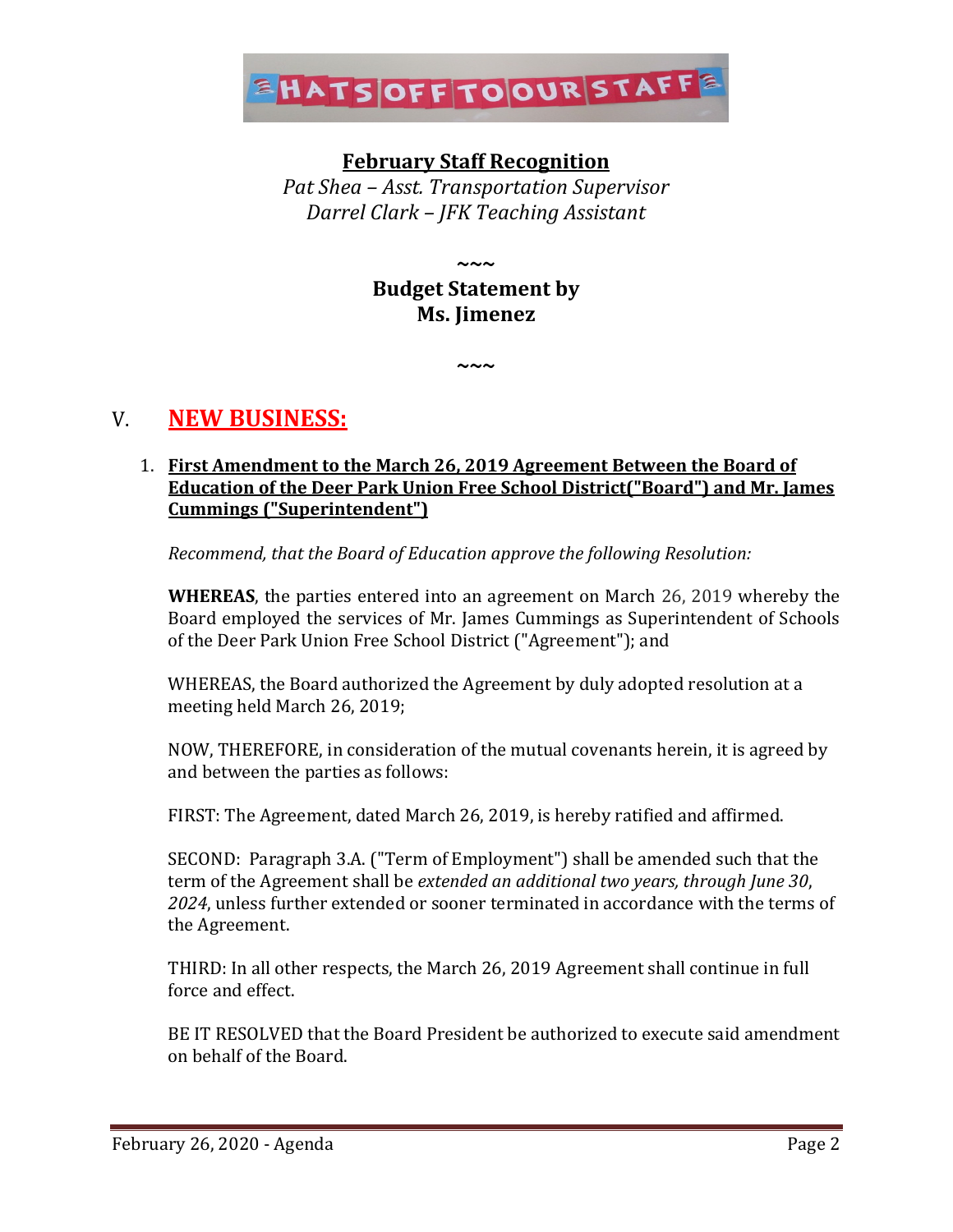# VI. **APPROVAL OF SCHEDULES**

*Recommend, that the Board of Education approve the following schedules collectively:*

# **NON-INSTRUCTIONAL**

#### **SCHEDULE -- CS --CHANGE OF SALARY/ STATUS (Non-Instructional)**

#### **Kathleen Ohanian**

May Moore School<br>Position: Tea Teacher Aide<br>\$17.68/hr Salary/Step: Effective Date $(s)$ : 2/3/2020 Change of Status from Teaching Assistant to Teacher Aide

#### **James Perrotta**

Deer Park High School<br>Position: Chief C Position: Chief Custodian<br>Salary/Step: \$71, \$71,751 Step 1 Effective Date(s): 1/31/2020 Salary Change & Salary Prorated @29,804.26

#### **Leslie Sachs**

Transportation<br>Position: Substitute Bus Driver Salary/Step: \$21.50/hour<br>Effective Date(s): 1/21/2020 Effective Date $(s)$ : Changed from Bus Driver to Substitute Bus Driver

#### **SCHEDULE -- NN --APPOINTMENTS (Non-Instructional)**

#### **Kelly Boyle**

Deer Park High School<br>Position: Securit Security Guard<br>\$19.42/hr Salary/Step: Effective Date(s): 1/30/2020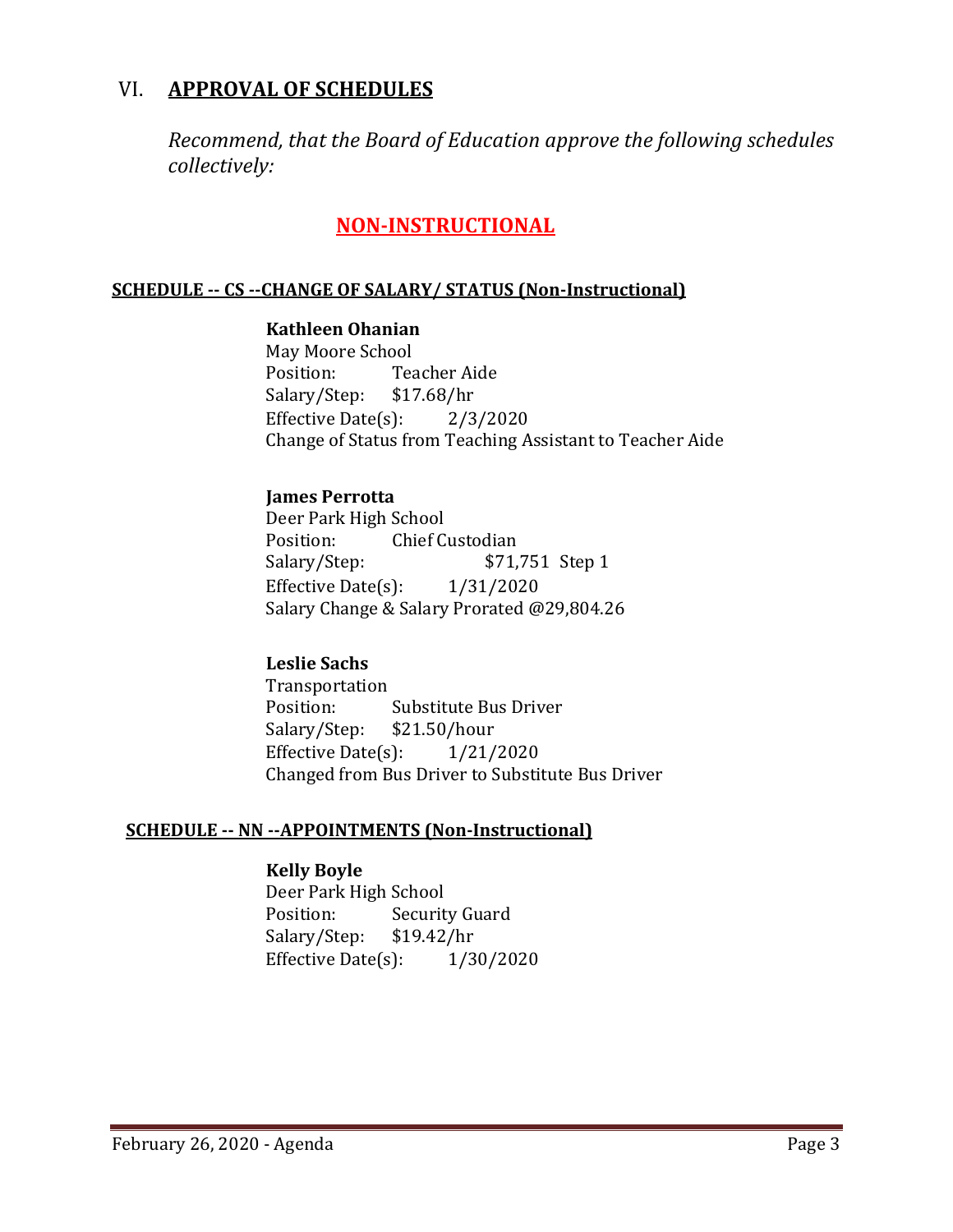## **Claudia Galeano**

Transportation Bus Driver<br>\$25.55/hr Salary/Step: Effective Date(s):  $2/24/2020$ 

## **Luis Rodriguez-Lopez**

Transportation<br>Position: Bus Driver<br>\$25.55/hr Salary/Step: \$25.55/hr<br>Effective Date(s): 2/24/2020 Effective Date $(s)$ :

### **SCHEDULE -- NNPS --PER DIEM SUBSTITUTES (Non-Instructional)**

#### **Maryann Lamneck**

District Wide Substitute Aide<br>\$13/hour Salary/Step: \$13/hour<br>Effective Date(s): 1/29/2020 Effective Date $(s)$ :

## **Annette Pache**

District Wide Substitute Cafeteria Aide<br>\$13/hr Salary/Step: Effective Date $(s)$ : 2/24/2020

## **SCHEDULE -- OO --RESIGNATIONS / RETIREMENTS / REMOVALS / TERMINATIONS (Non-Instructional)**

## **Frank Caldone**

Transportation<br>Position: **Bus Driver** Salary/Step: Effective Date(s): 6/26/2020 Resignation for the purpose of RETIREMENT

### **Clara DeDona**

District Office Office Assistant Salary/Step: Effective Date(s): 8/7/2020 Resignation for the purpose of RETIREMENT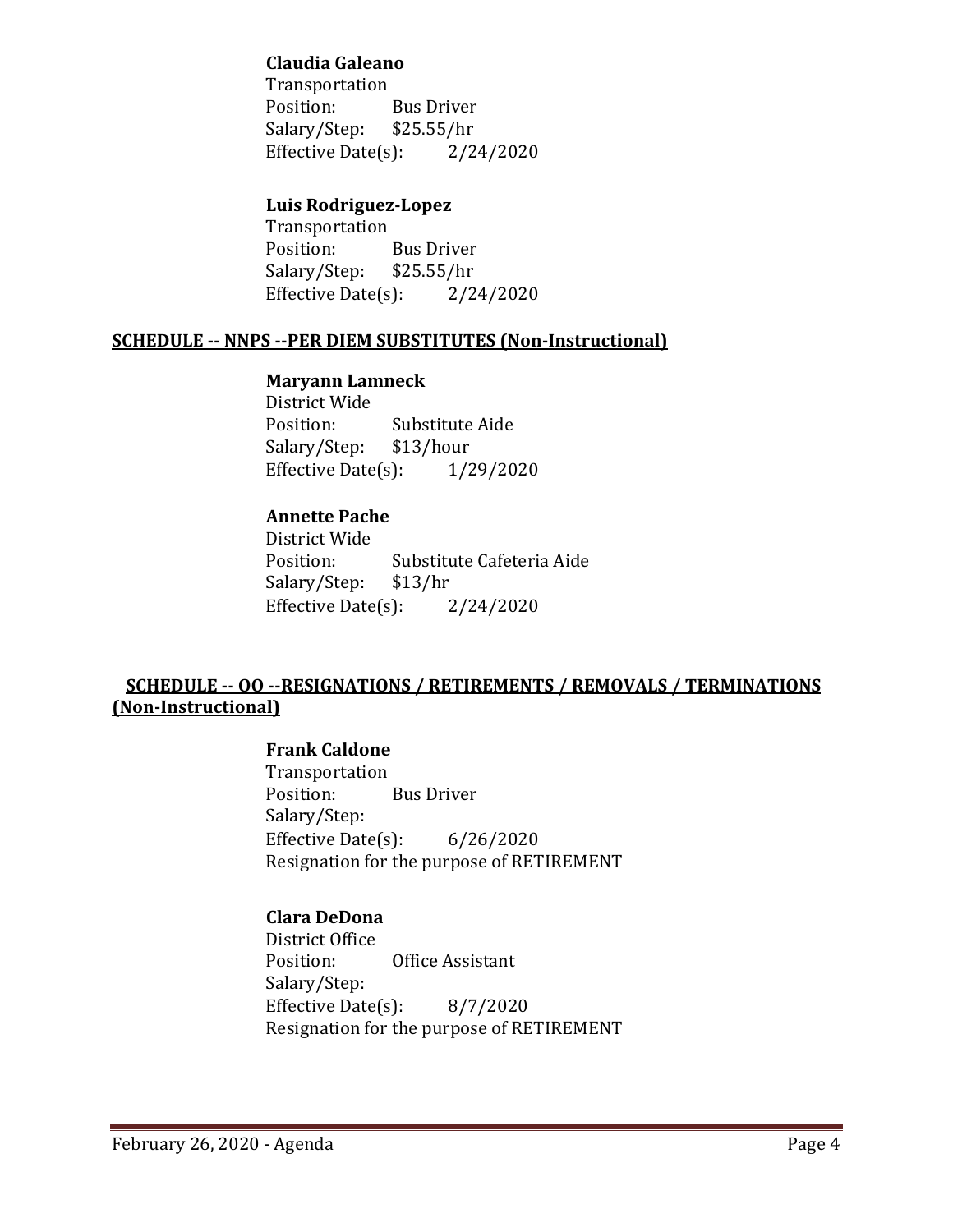## **Linda Keher**

Transportation<br>Position: Substitute Bus Driver Salary/Step: Effective Date(s): 1/15/2020 Resignation for the purpose of RETIREMENT. No outstanding obligation to the district

### **Paul Lawrence**

Transportation **Bus Driver** Salary/Step: Effective Date $(s)$ :  $1/21/2020$ Resignation. No outstanding obligation to the district.

### **Marion O'Brien**

Memorial<br>Position: Office Assistant Salary/Step: Effective Date $(s)$ :  $1/1/2021$ Resignation for the purpose of RETIREMENT

## **Michael Sheehan**

Memorial<br>Position: Maintenance Mechanic II Salary/Step: Effective Date(s): 2/11/2020 CHANGE of RETIREMENT Date

## **Noreen Thielemann**

Robert Frost Middle School<br>Position: Office Assist Office Assistant Salary/Step: Effective Date(s): 7/31/2020 Resignation for the purpose of RETIREMENT

### **Kim Valenti**

Deer Park High School<br>Position: Office Office Assistant Salary/Step: Effective Date(s): 11/30/2020 Resignation for the purpose of RETIREMENT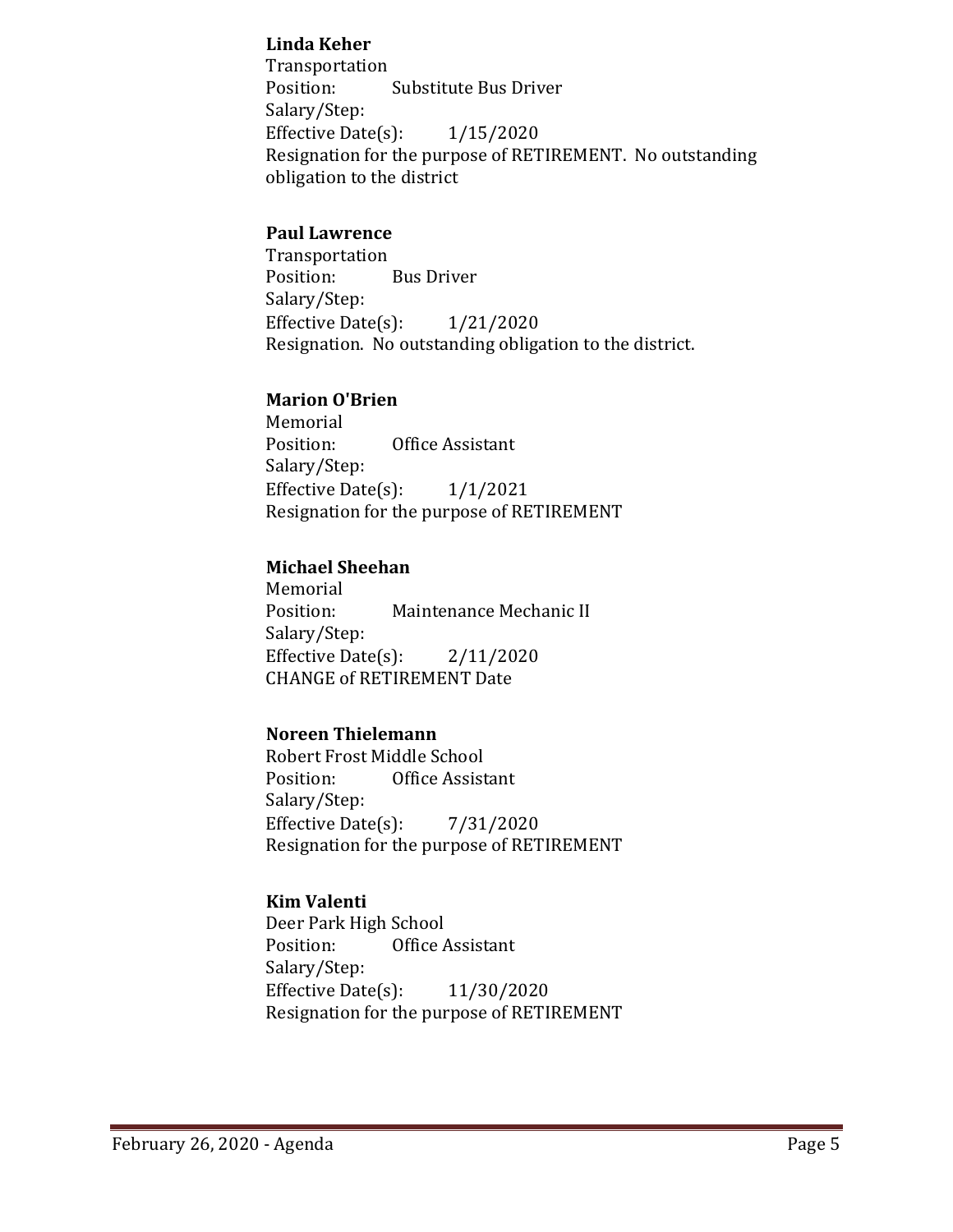## **SCHEDULE -- QQ --LEAVES OF ABSENCE (Non-Instructional)**

#### **Samuel Algarin**

Robert Frost Middle School<br>Position: Chief Custoc Chief Custodian Salary/Step:<br>Effective Date(s):  $2/5/2020 - 3/19/2020$ Paid Medical LOA (FMLA)

### **Karen Camodeo**

Transportation<br>Position: **Transportation Assistant** Salary/Step:<br>Effective Date(s):  $2/10/2020 - 2/28/2020$ Paid Medical LOA (FMLA)

## **Michael Delligatti**

John F Kennedy Intermediate School<br>Position: Night Custodian Night Custodian Salary/Step:<br>Effective Date(s): Effective Date(s): 1/18/2020 - 1/26/2020 Extension of Unpaid Medical LOA (WC)

### **Danielle Kerr**

John F Kennedy Intermediate School<br>Position: Cafeteria Aide Cafeteria Aide Salary/Step:<br>Effective Date(s): Effective Date(s): 1/22/2020 - 2/27/2020 Unpaid Medical LOA (FMLA)

### **Edward Phelan**

Deer Park High School<br>Position: Custod Custodian Salary/Step: Effective Date(s): 1/26/2020 - 3/5/2020 CHANGE TO: Paid Medical LOA (MLA)

#### **Lawrence Tronolone**

Robert Frost Middle School Night Custodian Salary/Step:<br>Effective Date(s):  $2/1/2020 - 2/19/2020$ Paid Medical LOA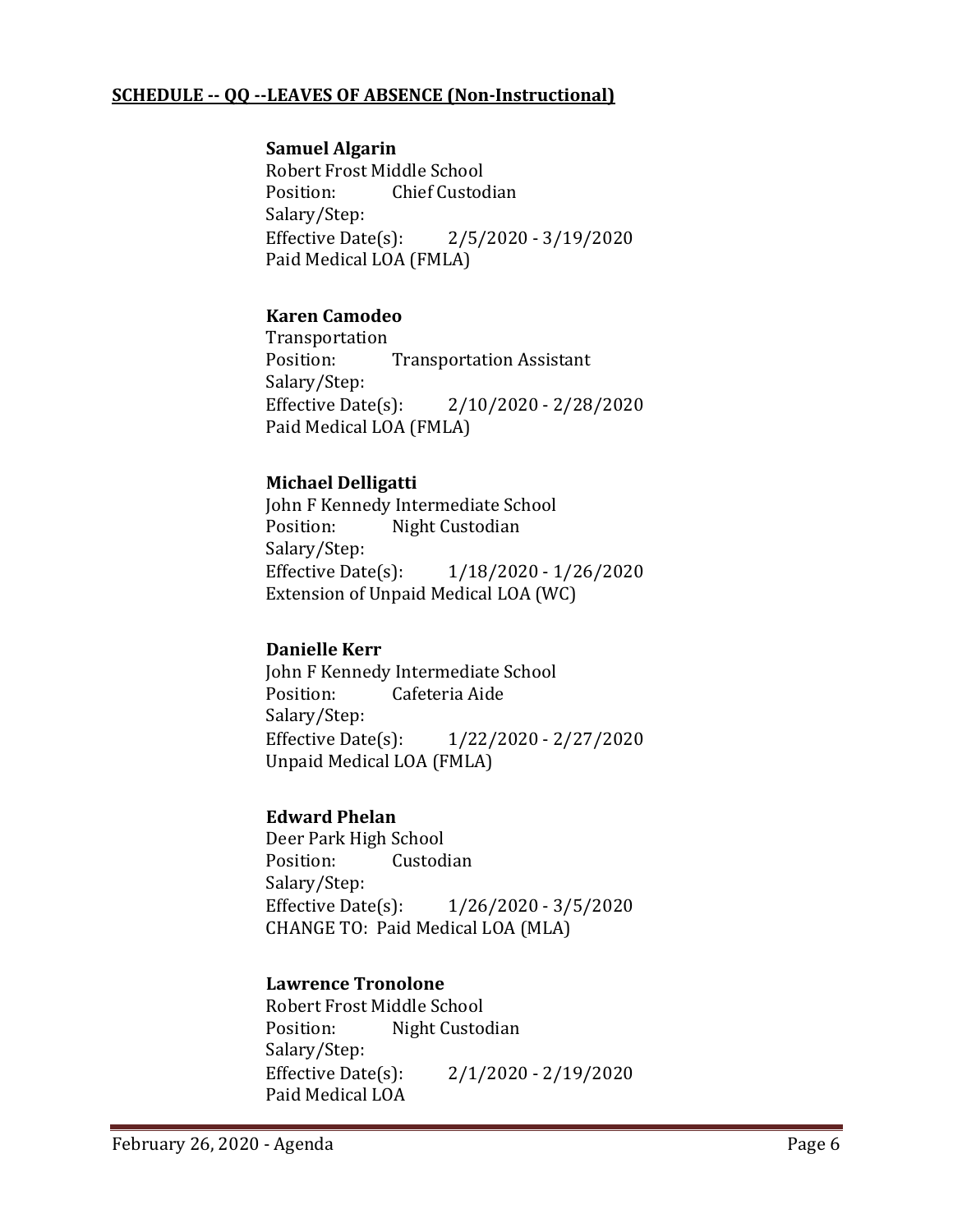# **INSTRUCTIONAL**

## **SCHEDULE -- LR --LONG TERM SUBSTITUTE / LEAVE REPLACEMENT (LR) APPOINTMENTS (Instructional)**

#### **Gabrielle Paolillo**

Robert Frost Middle School<br>Position: Leave Repla Position: Leave Replacement Guidance Counselor<br>Salary/Step: \$62,450 MA/Step 1 \$62,450 MA/Step 1 Effective Date(s): 2/24/2020 - 3/27/2020 (Meckley) Salary prorated at \$7,806.25

#### **SCHEDULE -- NS --PERMANENT SUBSTITUTES (Instructional)**

#### **Mackenzie Brown**

May Moore School<br>Position: Per Permanent Substitute Teacher<br>\$125/day Salary/Step: \$1<br>Effective Date(s): Effective Date(s): 1/28/2020 - 6/30/2020

#### **Katie Healy**

Deer Park High School<br>Position: Permai Permanent Substitute Teacher<br>\$125/day Salary/Step: \$1<br>Effective Date(s):  $2/6/2020 - 6/30/2020$ 

#### **Julia Kolanovic**

Robert Frost Middle School<br>Position: Permanent! Permanent Substitute Teacher<br>\$125/day Salary/Step: \$12<br>Effective Date(s):  $2/3/2020 - 6/30/2020$ 

### **SCHEDULE -- O --RESIGNATIONS / RETIREMENTS / REMOVALS / TERMINATIONS (Instructional)**

### **Gregory Binfield**

Robert Frost Middle School<br>Position: 7/8th Grade 7/8th Grade Head Baseball Coach Salary/Step: Effective Date $(s)$ : 2/5/2020 Resignation as RF Baseball Coach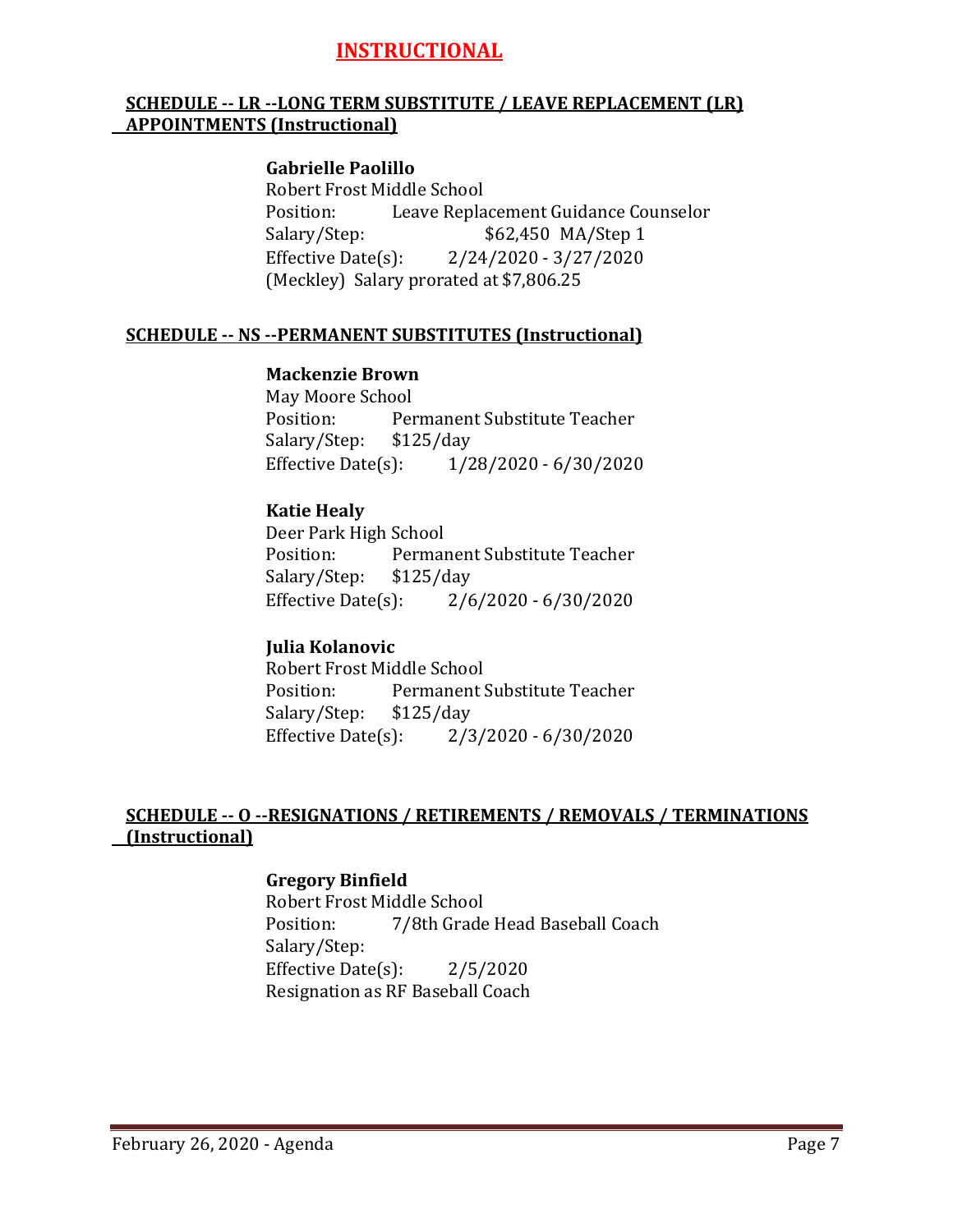### **Jack Bixhorn**

Robert Frost Middle School<br>Position: Associate Pr Associate Principal Salary/Step: Effective Date $(s)$ :  $4/3/2020$ Resignation. No outstanding obligation to the district

## **Michael Gennaro**

Deer Park High School<br>Position: [V Head JV Head Baseball Coach Salary/Step: Effective Date $(s)$ : 2/5/2020 Resignation as JV Head Baseball Coach

## **Lori Klotsche**

May Moore School<br>Position: Pre Pre-K Teacher Salary/Step: Effective Date(s): 6/30/2020 Resignation for the purpose of RETIREMENT

### **Kathleen Layden**

John F Kennedy Intermediate School<br>Position: Teaching Assistant **Teaching Assistant** Salary/Step: Effective Date(s): 6/30/2020 Resignation for the purpose of RETIREMENT

## **Donna Novack**

Robert Frost Middle School<br>Position: Teaching As **Teaching Assistant** Salary/Step: Effective Date(s): 6/30/2020 Resignation for the purpose of RETIREMENT

## **Michael Randazzo**

Deer Park High School<br>Position: Permar Permanent Substitute Teacher Salary/Step: Effective Date(s): 2/14/2020 Resignation. No outstanding obligation to the district.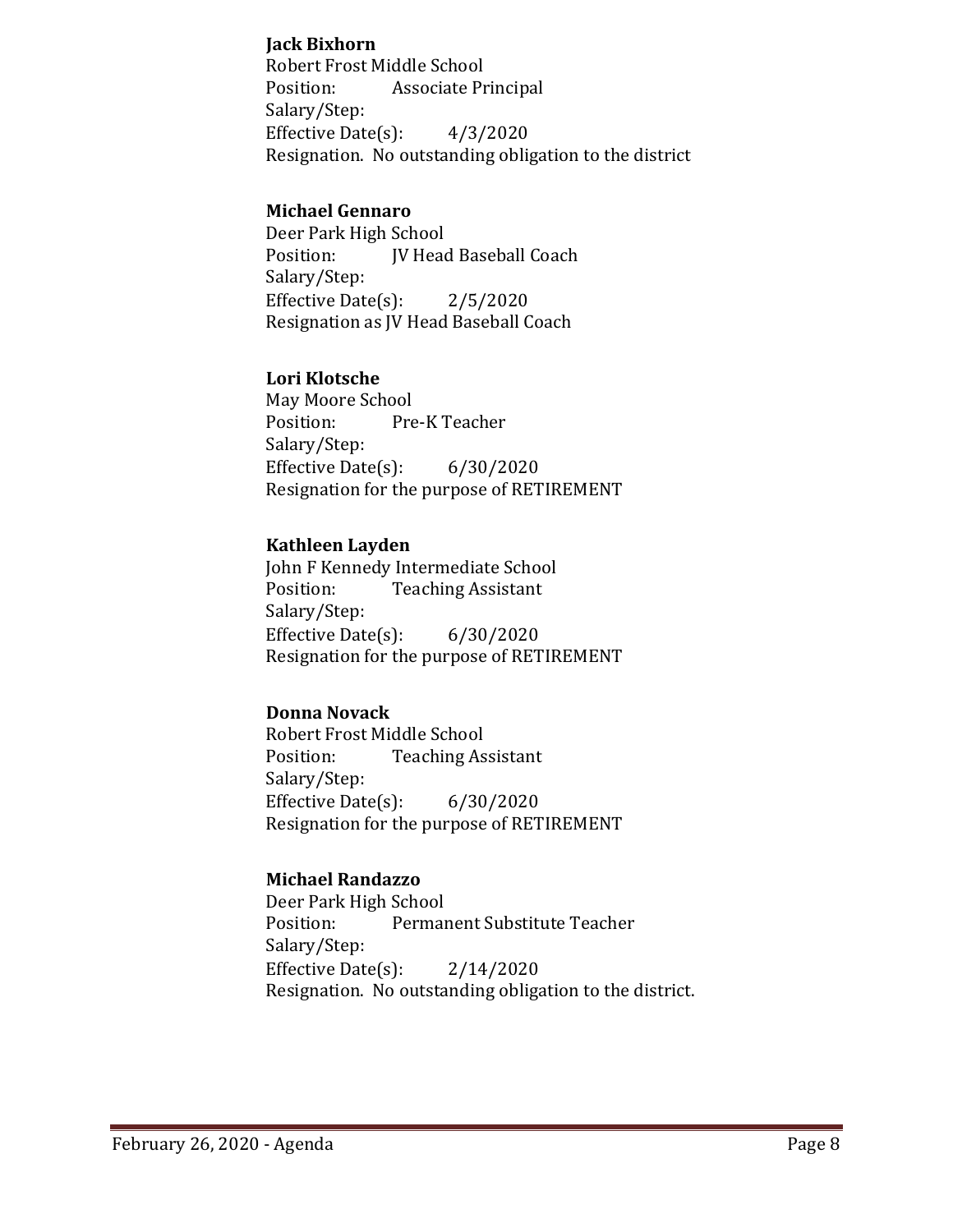## **Elizabeth Rose**

May Moore School<br>Position: Spe **Special Education Teacher** Salary/Step: Effective Date(s): 6/30/2020 Resignation for the purpose of RETIREMENT

## **Bruce Sander**

Deer Park High School<br>Position: Techno **Technology Teacher** Salary/Step: Effective Date(s): 6/30/2020 Resignation for the purpose of RETIREMENT

### **SCHEDULE -- Q --LEAVES OF ABSENCE (Instructional)**

## **Cindy Albrecht**

Robert Frost Middle School<br>Position: ELA Teacher **ELA Teacher** Salary/Step:<br>Effective Date(s):  $2/6/2020 - 3/2/2020$ Paid Medical LOA (FMLA)

## **Melissa Cangelosi**

Robert Frost Middle School<br>Position: Math Teach Math Teacher Salary/Step:<br>Effective Date(s):  $1/14/2020 - 2/28/2020$ CHANGE OF DATES for Paid Maternity LOA (FMLA)

### **Bianca Cannizzaro**

Deer Park High School<br>Position: Guidan Guidance Counselor Salary/Step:<br>Effective Date(s):  $2/5/2020 - 3/20/2020$ CHANGE of Dates for Paid Maternity LOA (FMLA)

## **John Colford**

John F Kennedy Intermediate School<br>Position: Special Education Tea **Special Education Teacher** Salary/Step: Effective Date(s): 2/10/2020 - 2/28/2020 Paid Paternity LOA (FMLA)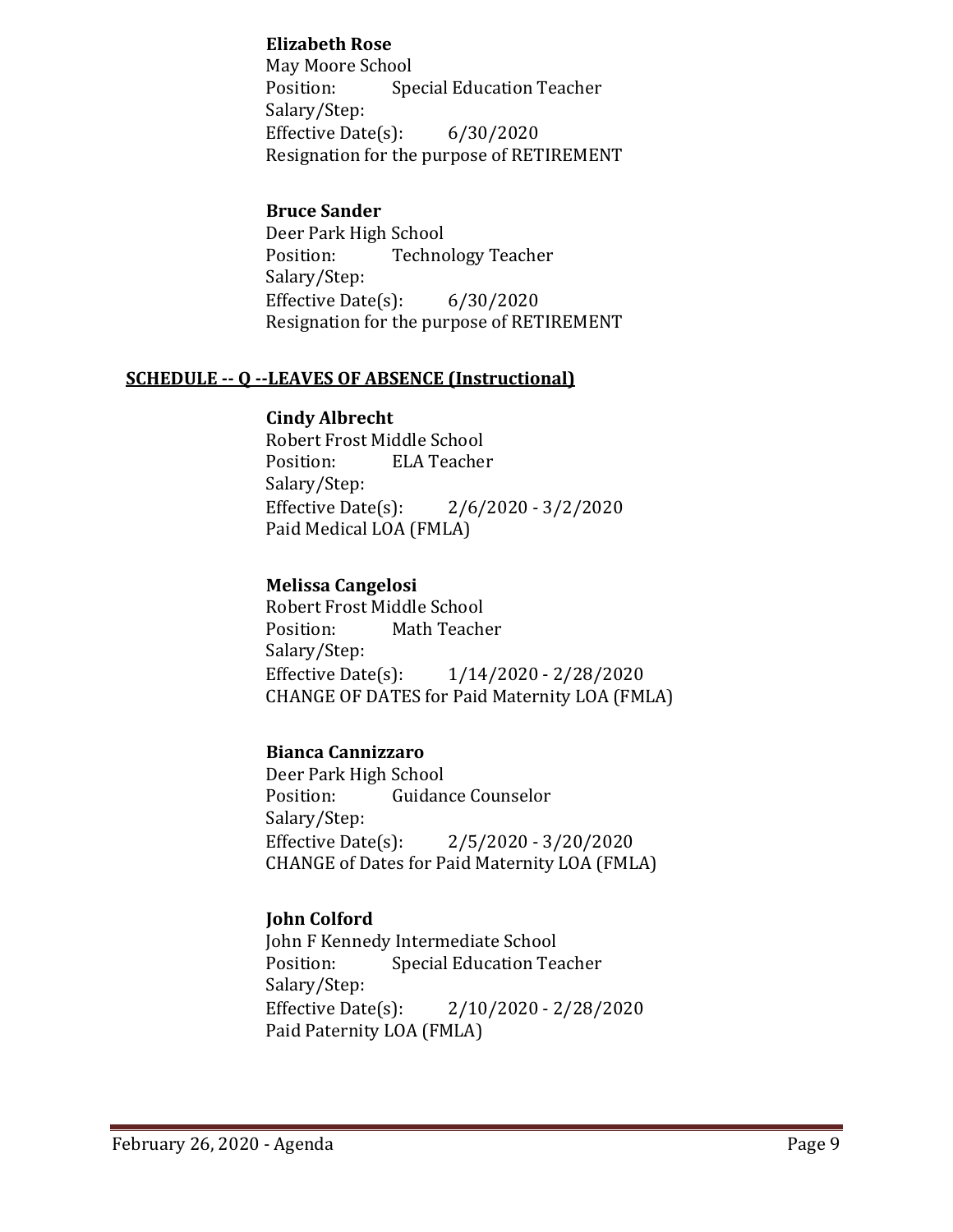## **Denise DeVivo**

John Quincy Adams School<br>Position: Flementary **Elementary Teacher** Salary/Step: Effective Date(s): 2/8/2020 - 2/11/2020 CHANGE OF DATES for Extension of Paid Medical LOA (FMLA)

## **Kathleen Layden**

John F Kennedy Intermediate School<br>Position: Teaching Assistant **Teaching Assistant** Salary/Step:<br>Effective Date(s):  $3/9/2020 - 5/1/2020$ 3/9/20-3/16/20 Paid Medical LOA (FMLA) 3/17/20-5/1/20 Unpaid Medical LOA (FMLA)

### **Angela Macaluso**

Deer Park High School<br>Position: Teachii **Teaching Assistant** Salary/Step:<br>Effective Date(s): Effective Date(s): 1/27/2020 - 6/30/2020 1/27/20-4/24/20 Paid Medical LOA (FMLA) 4/25/20-6/30/20 Paid Medical LOA

## **Shaun McLeod**

John F Kennedy Intermediate School<br>Position: Associate Principal Associate Principal Salary/Step:<br>Effective Date(s): Effective Date(s): 2/25/2020 - 3/27/2020 Paid Medical LOA (FMLA)

## **Christine Meckley**

Robert Frost Middle School<br>Position: Guidance Co **Guidance Counselor** Salary/Step: Effective Date(s): 2/24/2020 - 3/27/2020 Unpaid Medical LOA (FMLA)

## **Michelle Sarco**

May Moore School<br>Position: Art Art Teacher Salary/Step:<br>Effective Date(s): Effective Date(s): 1/27/2020 - 2/14/2020 Paid Medical LOA (FMLA)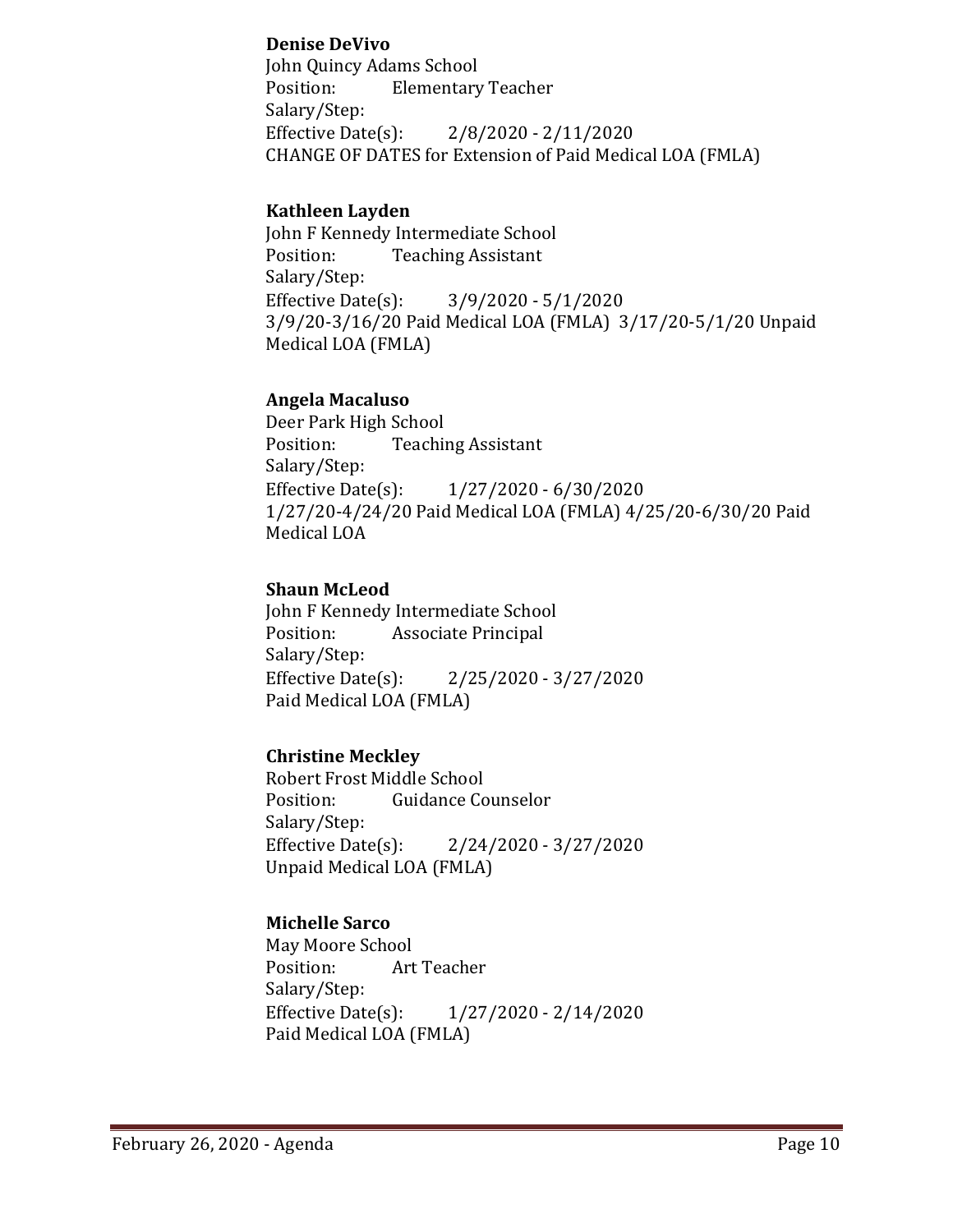## **Audrey Schulter**

John F Kennedy Intermediate School<br>Position: Flementary Teacher **Elementary Teacher** Salary/Step:<br>Effective Date(s): Effective Date(s): 1/21/2020 - 2/14/2020 Paid Medical LOA (WC)

## **Padmoutie Singh**

John Quincy Adams School<br>Position: Teaching A **Teaching Assistant** Salary/Step:<br>Effective Date(s):  $1/21/2020 - 2/7/2020$ Paid Medical LOA (FMLA)

### **SCHEDULE -- TR --TRANSFERS (Instructional)**

### **Gregory Binfield**

Deer Park High School<br>Position: Teachii **Teaching Assistant** Salary/Step: Effective Date $(s)$ : 2/24/2020 Transfer from JFK to HS due to student needs

#### **SCHEDULE -- TTPA --TEMPORARY ASSIGNMENT (Instructional)**

#### **Kelly Acevedo**

John F Kennedy Intermediate School<br>Position: ELA AIS Afterschool 7 ELA AIS Afterschool Teacher<br>\$73.10/hr Salary/Step: \$7<br>Effective Date(s): Effective Date(s): 3/3/2020 - 3/23/2020

### **Kelly Acevedo**

John F Kennedy Intermediate School<br>Position: Math AIS Afterschool Math AIS Afterschool Teacher<br>\$73.10/hr Salary/Step: \$7.<br>Effective Date(s): Effective Date(s): 3/30/2020 - 4/20/2020

### **Jacqueline Amato**

John F Kennedy Intermediate School<br>Position: ELA AIS Afterschool ELA AIS Afterschool Teacher<br>\$73.10/hr Salary/Step: \$7<br>Effective Date(s): Effective Date(s): 3/3/2020 - 3/23/2020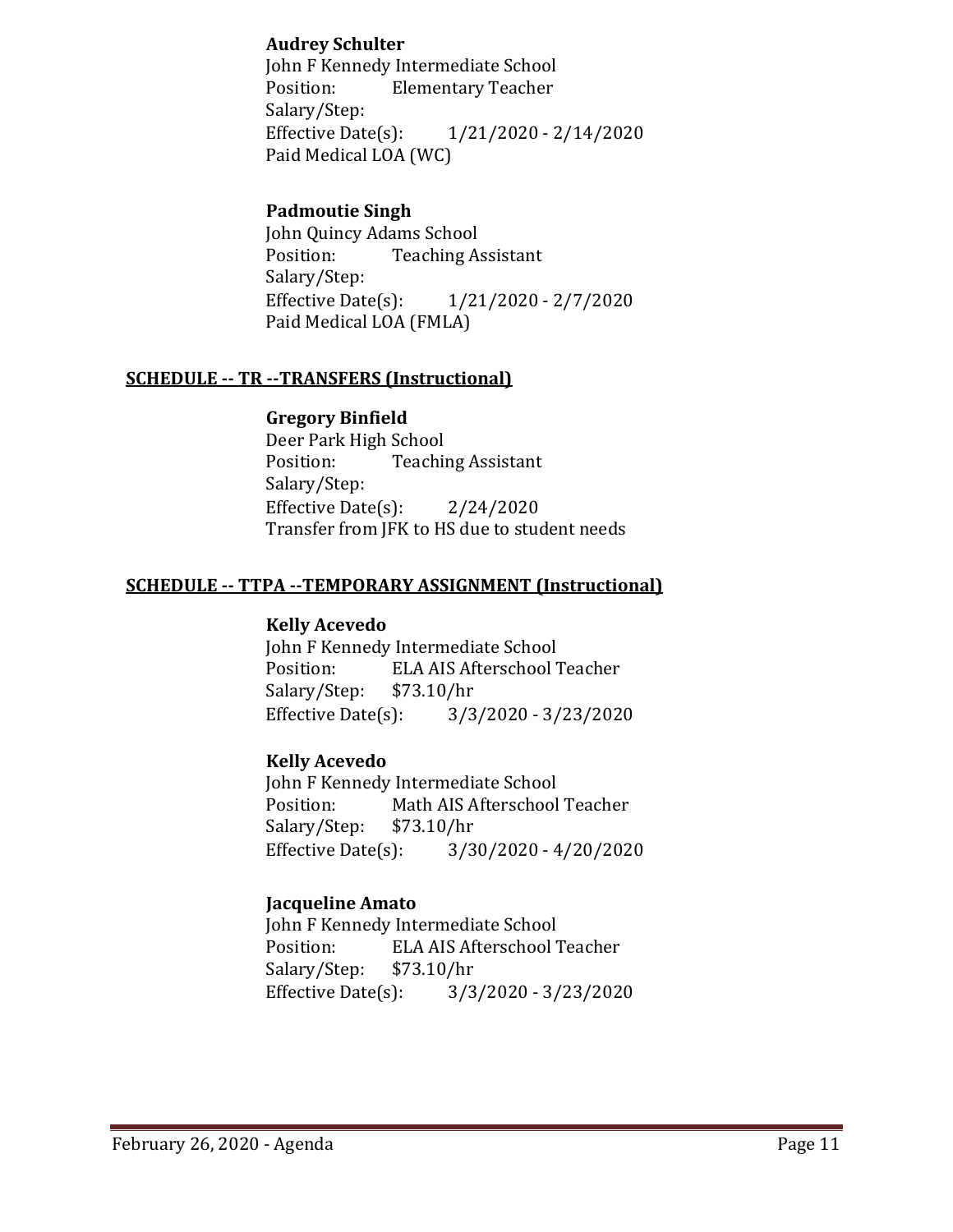### **Jacqueline Amato**

John F Kennedy Intermediate School<br>Position: Math AIS Afterschool Math AIS Afterschool Teacher Salary/Step: \$73.10/hr Effective Date(s): 3/30/2020 - 4/20/2020

#### **Francis Amendola**

Deer Park High School<br>Position: Athletic Athletic Supervisor for Swim Meet<br>\$40.15/hr Salary/Step: \$40.15/hr<br>Effective Date(s): 1/10/2020 Effective Date $(s)$ :

#### **Kevin Auer**

Robert Frost Middle School<br>Position: 6th Grade In Position: 6th Grade Intramurals<br>Salary/Step: \$686.69 pe  $$686.69$  per unit Step 5+ Effective Date(s): 2/1/2020 - 6/30/2020

### **Gregory Binfield**

Deer Park High School<br>Position: [V Head Position: JV Head Baseball Coach<br>Salary/Step: \$4,500.84 8.5 Units/Step 1 Effective Date(s): 3/9/2020 - 5/25/2020

### **Marcella Biordi**

District Wide Parent Academy Teacher<br>\$73.10/hr Salary/Step: \$7<br>Effective Date(s): Effective Date(s): 9/1/2019 - 6/30/2020

#### **Cory Black**

Deer Park High School Position: Unified Basketball Assistant Coach<br>Salary/Step: \$1,373.38 2 Units 2 Units/Step 5+ Effective Date(s): 3/9/2020 - 5/25/2020

### **Heather Buksa**

John F Kennedy Intermediate School ELA AIS Afterschool Teacher<br>\$73.10/hr Salary/Step: Effective Date(s): 3/3/2020 - 3/23/2020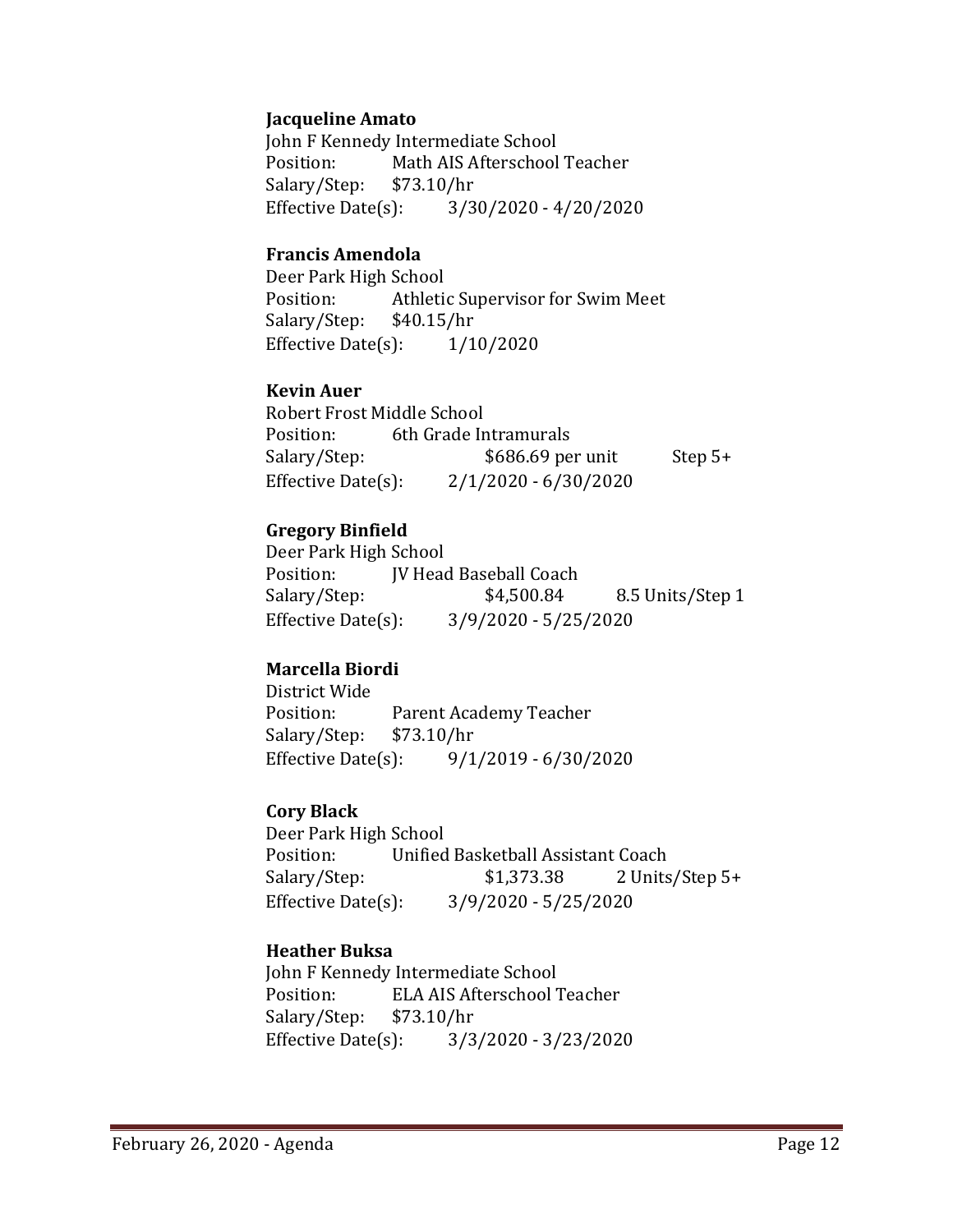### **Heather Buksa**

John F Kennedy Intermediate School Position: Math AIS Afterschool Teacher<br>Salary/Step: \$73.10/hr Salary/Step: \$7<br>Effective Date(s):  $3/30/2020 - 4/20/2020$ 

## **Ann Bullis**

John F Kennedy Intermediate School<br>Position: ELA AIS Afterschool 7 ELA AIS Afterschool Teacher<br>\$73.10/hr Salary/Step: \$7<br>Effective Date(s): Effective Date(s): 3/3/2020 - 3/23/2020

## **Ann Bullis**

John F Kennedy Intermediate School<br>Position: Math AIS Afterschool Math AIS Afterschool Teacher<br>\$73.10/hr Salary/Step: Effective Date(s): 3/30/2020 - 4/20/2020

## **Laurie Cacciola**

John F Kennedy Intermediate School<br>Position: Substitute ELA AIS Af Substitute ELA AIS Afterschool Teacher<br>\$73.10/hr Salary/Step: \$7<br>Effective Date(s): Effective Date(s): 3/3/2020 - 3/23/2020

## **Laurie Cacciola**

John F Kennedy Intermediate School<br>Position: Substitute Math AIS A Substitute Math AIS Afterschool Teacher<br>\$73.10/hr Salary/Step: \$7<br>Effective Date(s): Effective Date(s): 3/30/2020 - 4/20/2020

## **Jessica Campisi**

John F Kennedy Intermediate School<br>Position: Substitute ELA AIS Af Substitute ELA AIS Afterschool Teacher<br>\$73.10/hr Salary/Step: \$7<br>Effective Date(s): Effective Date(s): 3/3/2020 - 3/23/2020

### **Jessica Campisi**

John F Kennedy Intermediate School<br>Position: Substitute Math AIS A Substitute Math AIS Afterschool Teacher<br>\$73.10/hr Salary/Step: \$7.<br>Effective Date(s):  $3/30/2020 - 4/20/2020$ 

### **Vanessa Canavan**

District Wide Parent Academy Teacher<br>\$73.10/hr Salary/Step: \$7<br>Effective Date(s): Effective Date(s): 9/1/2019 - 6/30/2020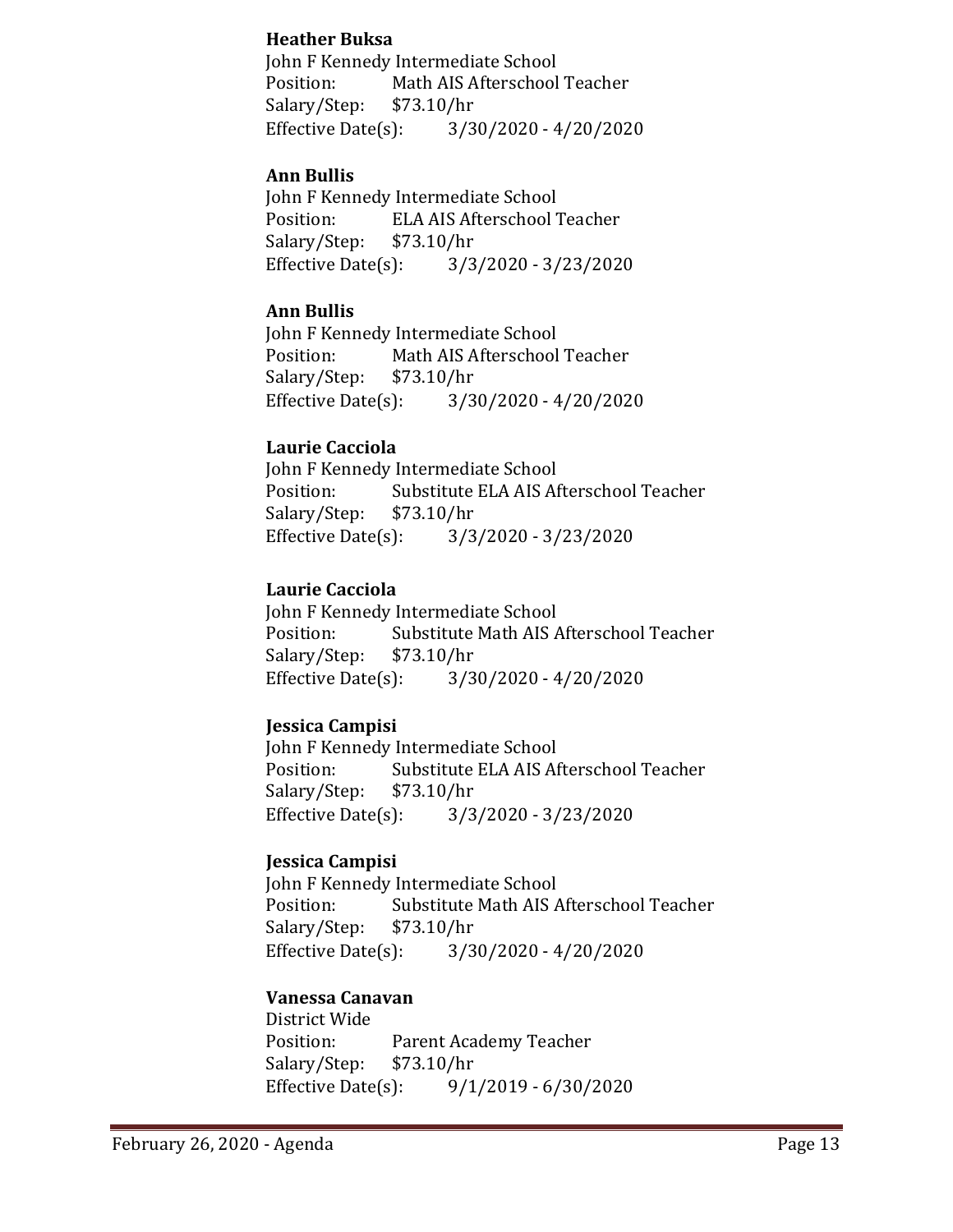## **Michael Capobianco**

John F Kennedy Intermediate School Position: ELA AIS Afterschool Teacher<br>Salary/Step: \$73.10/hr Salary/Step: \$7<br>Effective Date(s): Effective Date(s): 3/3/2020 - 3/23/2020

## **Michael Capobianco**

John F Kennedy Intermediate School<br>Position: Math AIS Afterschool Math AIS Afterschool Teacher<br>\$73.10/hr Salary/Step: \$7<br>Effective Date(s):  $3/30/2020 - 4/20/2020$ 

### **Lauren Chipkin**

John F Kennedy Intermediate School<br>Position: ELA AIS Afterschool 7 ELA AIS Afterschool Teacher<br>\$73.10/hr Salary/Step: \$7<br>Effective Date(s): Effective Date(s): 3/3/2020 - 3/23/2020

## **Lauren Chipkin**

John F Kennedy Intermediate School<br>Position: Math AIS Afterschool Math AIS Afterschool Teacher<br>\$73.10/hr Salary/Step: \$7<br>Effective Date(s):  $3/30/2020 - 4/20/2020$ 

## **John Colford**

John F Kennedy Intermediate School<br>Position: ELA AIS Afterschool ELA AIS Afterschool Teacher<br>\$73.10/hr Salary/Step: \$7<br>Effective Date(s): Effective Date(s): 3/3/2020 - 3/23/2020

## **John Colford**

John F Kennedy Intermediate School<br>Position: Math AIS Afterschool Math AIS Afterschool Teacher<br>\$73.10/hr Salary/Step: \$7<br>Effective Date(s):  $3/30/2020 - 4/20/2020$ 

## **Rebecca Corbin**

District Wide ENL Homework Helper Advisor (Elem)<br>\$73.10/hr Salary/Step: \$7<br>Effective Date(s):  $9/1/2019 - 6/30/2020$ 

## **Helene Cotter**

John F Kennedy Intermediate School<br>Position: ELA AIS Afterschool ELA AIS Afterschool Teacher<br>\$73.10/hr Salary/Step: \$7<br>Effective Date(s): Effective Date(s): 3/3/2020 - 3/23/2020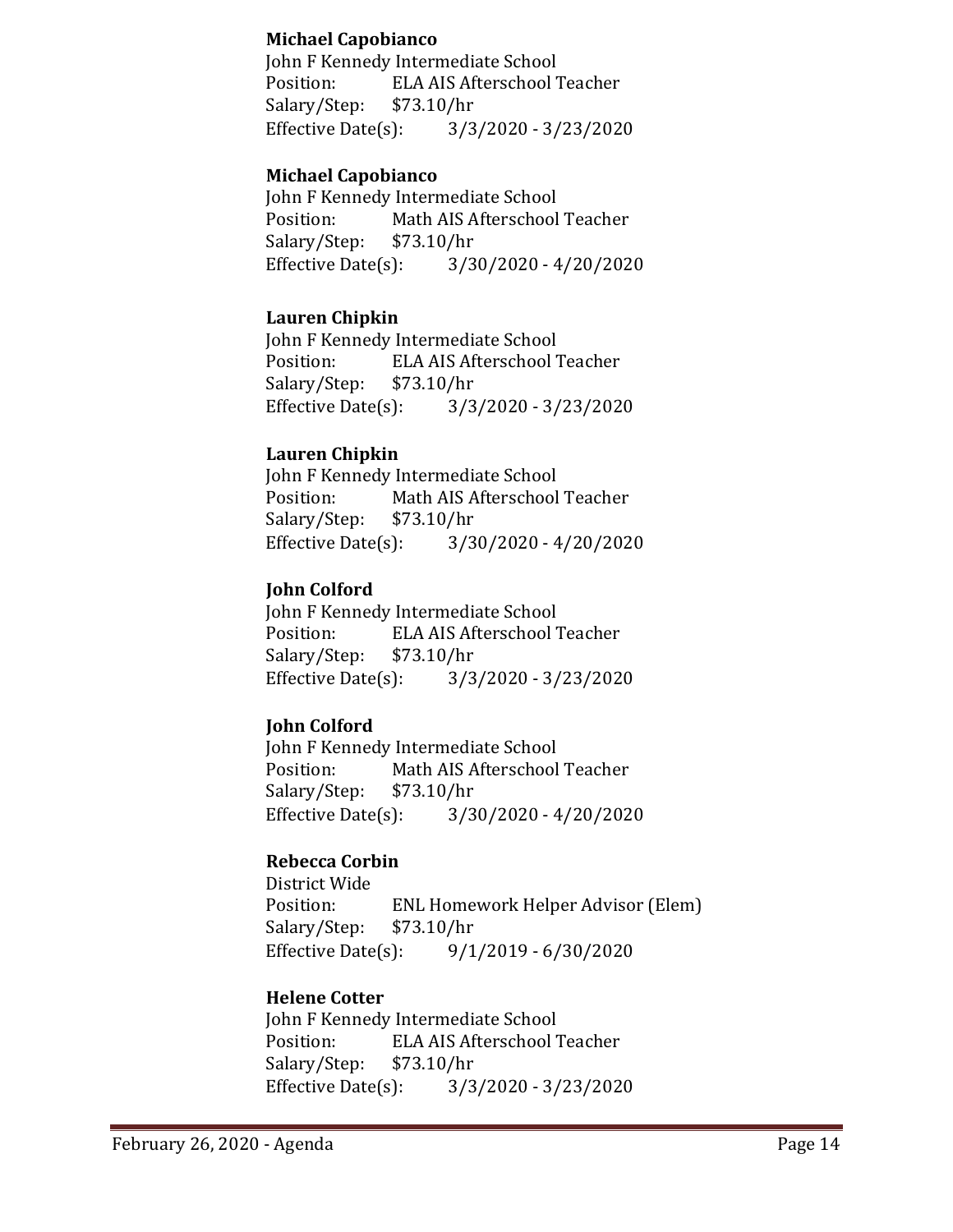## **Helene Cotter**

John F Kennedy Intermediate School<br>Position: Math AIS Afterschool Math AIS Afterschool Teacher<br>\$73.10/hr Salary/Step: Effective Date(s): 3/30/2020 - 4/20/2020

## **Michelle D'Auria**

John F Kennedy Intermediate School<br>Position: ELA AIS Afterschool 7 ELA AIS Afterschool Teacher<br>\$73.10/hr Salary/Step: \$7<br>Effective Date(s): Effective Date(s): 3/3/2020 - 3/23/2020

## **Michelle D'Auria**

John F Kennedy Intermediate School<br>Position: Math AIS Afterschool Math AIS Afterschool Teacher Salary/Step: \$73.10/hr<br>Effective Date(s): 3/3  $3/30/2020 - 4/20/2020$ 

## **Katie Drab**

John F Kennedy Intermediate School<br>Position: Substitute ELA AIS Af Substitute ELA AIS Afterschool Teacher<br>\$73.10/hr Salary/Step: \$7.<br>Effective Date(s): Effective Date(s): 3/3/2020 - 3/23/2020

## **Katie Drab**

John F Kennedy Intermediate School<br>Position: Substitute Math AIS A Substitute Math AIS Afterschool Teacher<br>\$73.10/hr Salary/Step: \$7<br>Effective Date(s):  $3/30/2020 - 4/20/2020$ 

## **Kimberly Essig**

District Wide Parent Academy Teacher<br>\$73.10/hr Salary/Step: \$7<br>Effective Date(s): Effective Date(s): 9/1/2019 - 6/30/2020

## **Kimberly Essig**

John F Kennedy Intermediate School<br>Position: ELA AIS Afterschool ELA AIS Afterschool Teacher<br>\$73.10/hr Salary/Step: \$7.<br>Effective Date(s): Effective Date(s): 3/3/2020 - 3/23/2020

## **Michele Fariello**

John F Kennedy Intermediate School<br>Position: Substitute ELA AIS Af Substitute ELA AIS Afterschool Teacher<br>\$73.10/hr Salary/Step: \$7<br>Effective Date(s): Effective Date(s): 3/3/2020 - 3/23/2020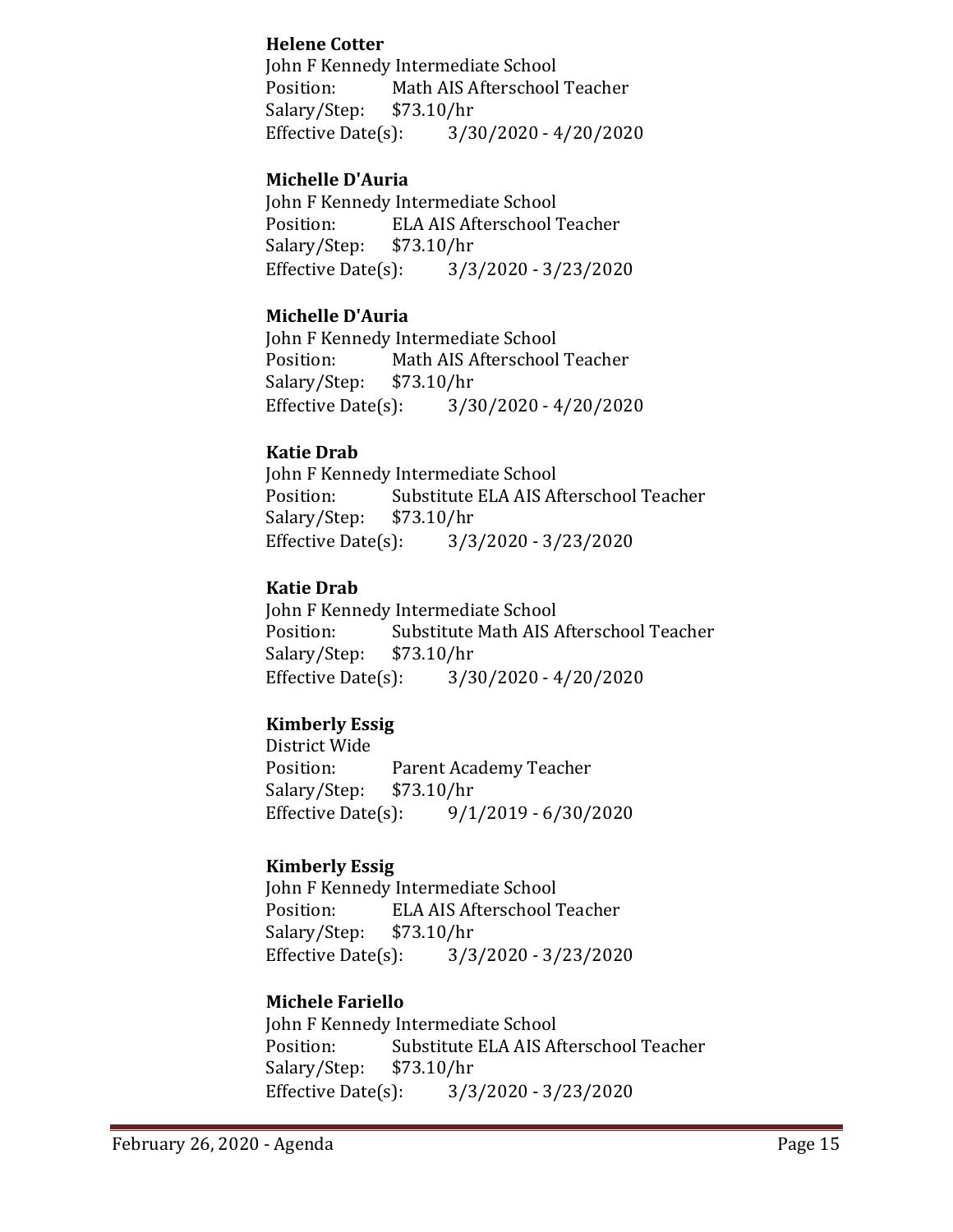## **Michele Fariello**

John F Kennedy Intermediate School Position: Substitute Math AIS Afterschool Teacher<br>Salary/Step: \$73.10/hr Salary/Step: \$7<br>Effective Date(s):  $3/30/2020 - 4/20/2020$ 

## **Marie Finley**

John F Kennedy Intermediate School<br>Position: ELA AIS Afterschool ELA AIS Afterschool Teacher<br>\$73.10/hr Salary/Step: \$7<br>Effective Date(s): Effective Date(s): 3/3/2020 - 3/23/2020

## **Marie Finley**

John F Kennedy Intermediate School<br>Position: Math AIS Afterschool Math AIS Afterschool Teacher<br>\$73.10/hr Salary/Step: Effective Date(s): 3/30/2020 - 4/20/2020

## **Thomas Fitzmaurice**

John F Kennedy Intermediate School ELA AIS Afterschool Teacher<br>\$73.10/hr Salary/Step: \$7<br>Effective Date(s): Effective Date(s): 3/3/2020 - 3/23/2020

## **Thomas Fitzmaurice**

John F Kennedy Intermediate School<br>Position: Math AIS Afterschool Math AIS Afterschool Teacher<br>\$73.10/hr Salary/Step: \$7<br>Effective Date(s): Effective Date(s): 3/30/2020 - 4/20/2020

## **Anna Freidank**

District Wide Parent Academy Teacher<br>\$73.10/hr Salary/Step: Effective Date(s): 9/1/2019 - 6/30/2020

## **Christy Freire**

District Wide ENL Homework Helper Advisor (Secondary)<br>\$73.10/hr Salary/Step: \$7<br>Effective Date(s):  $9/1/2019 - 6/30/2020$ 

## **Elisabeth Gleason**

District Wide ENL Homework Helper Advisor (Secondary) \$73.10/hr Salary/Step: \$7<br>Effective Date(s): Effective Date(s): 9/1/2019 - 6/30/2020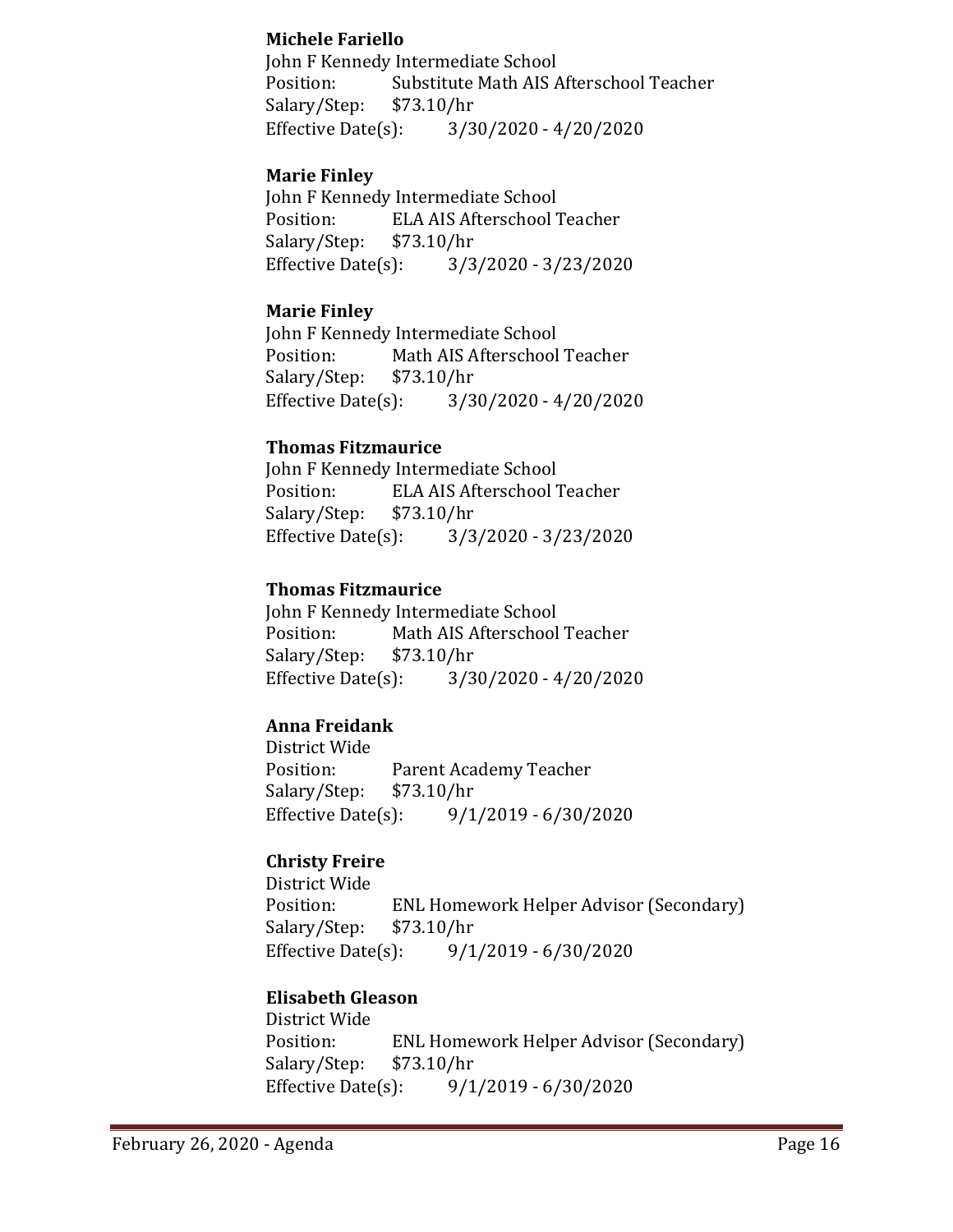### **Brittany Grosse**

John F Kennedy Intermediate School<br>Position: Substitute ELA AIS Af Substitute ELA AIS Afterschool Teacher<br>\$73.10/hr Salary/Step: \$7<br>Effective Date(s): Effective Date(s): 3/3/2020 - 3/23/2020

## **Brittany Grosse**

John F Kennedy Intermediate School<br>Position: Substitute Math AIS A Substitute Math AIS Afterschool Teacher<br>\$73.10/hr Salary/Step: \$7<br>Effective Date(s):  $3/30/2020 - 4/20/2020$ 

## **Justin Gutman**

Deer Park High School Position: Unified Basketball Head Coach<br>Salary/Step: \$2,060.07 3 U 3 Units/Step 5+ Effective Date(s): 3/9/2020 - 5/25/2020

## **Tricia Hurlbert**

John F Kennedy Intermediate School<br>Position: ELA AIS Afterschool ELA AIS Afterschool Teacher<br>\$73.10/hr Salary/Step: \$7<br>Effective Date(s):  $3/3/2020 - 3/23/2020$ 

## **Tricia Hurlbert**

John F Kennedy Intermediate School<br>Position: Math AIS Afterschool Math AIS Afterschool Teacher<br>\$73.10/hr Salary/Step: Effective Date(s): 3/30/2020 - 4/20/2020

## **Patricia Katz**

John F Kennedy Intermediate School<br>Position: ELA AIS Afterschool 7 ELA AIS Afterschool Teacher<br>\$73.10/hr Salary/Step: \$7<br>Effective Date(s): Effective Date(s): 3/3/2020 - 3/23/2020

### **Lauren King-Hempel**

John F Kennedy Intermediate School<br>Position: ELA AIS Afterschool 7 ELA AIS Afterschool Teacher<br>\$73.10/hr Salary/Step: \$7<br>Effective Date(s): Effective Date(s): 3/3/2020 - 3/23/2020

## **Lauren King-Hempel**

John F Kennedy Intermediate School<br>Position: Math AIS Afterschool Math AIS Afterschool Teacher<br>\$73.10/hr Salary/Step: \$7<br>Effective Date(s):  $3/30/2020 - 4/20/2020$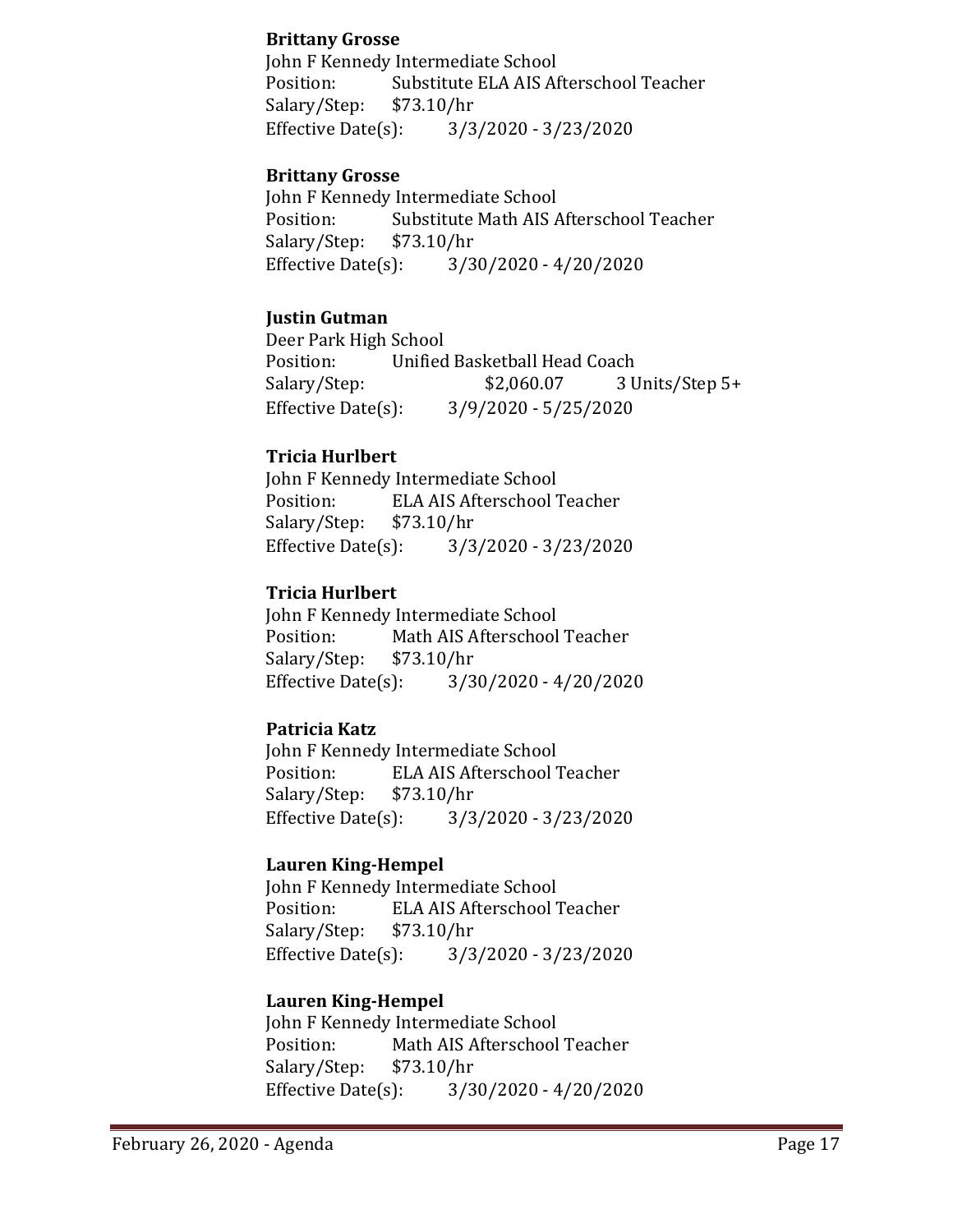## **Lisa Leichert**

John F Kennedy Intermediate School ELA AIS Afterschool Teacher<br>\$73.10/hr Salary/Step: \$7<br>Effective Date(s): Effective Date(s): 3/3/2020 - 3/23/2020

## **Kristen M Lombardo**

John F Kennedy Intermediate School<br>Position: Math AIS Afterschool Math AIS Afterschool Teacher<br>\$73.10/hr Salary/Step: \$7<br>Effective Date(s):  $3/30/2020 - 4/20/2020$ 

## **Kristen M. Lombardo**

John F Kennedy Intermediate School ELA AIS Afterschool Teacher<br>\$73.10/hr Salary/Step: \$7<br>Effective Date(s): Effective Date(s): 3/3/2020 - 3/23/2020

## **Kathleen Manning**

John F Kennedy Intermediate School ELA AIS Afterschool Teacher<br>\$73.10/hr Salary/Step: \$7<br>Effective Date(s): Effective Date(s): 3/3/2020 - 3/23/2020

## **Kathleen Manning**

John F Kennedy Intermediate School<br>Position: Math AIS Afterschool Math AIS Afterschool Teacher<br>\$73.10/hr Salary/Step: \$7<br>Effective Date(s): Effective Date(s): 3/30/2020 - 4/20/2020

## **Brigid Marino**

John F Kennedy Intermediate School<br>Position: Substitute ELA AIS Af Substitute ELA AIS Afterschool Teacher<br>\$73.10/hr Salary/Step: \$7<br>Effective Date(s): Effective Date(s): 3/3/2020 - 3/23/2020

## **Brigid Marino**

John F Kennedy Intermediate School<br>Position: Substitute Math AIS A Substitute Math AIS Afterschool Teacher<br>\$73.10/hr Salary/Step: \$7.<br>Effective Date(s):  $3/30/2020 - 4/20/2020$ 

## **Christine Musachio**

John F Kennedy Intermediate School<br>Position: ELA AIS Afterschool ELA AIS Afterschool Teacher<br>\$73.10/hr Salary/Step: \$7.<br>Effective Date(s): Effective Date(s): 3/3/2020 - 3/23/2020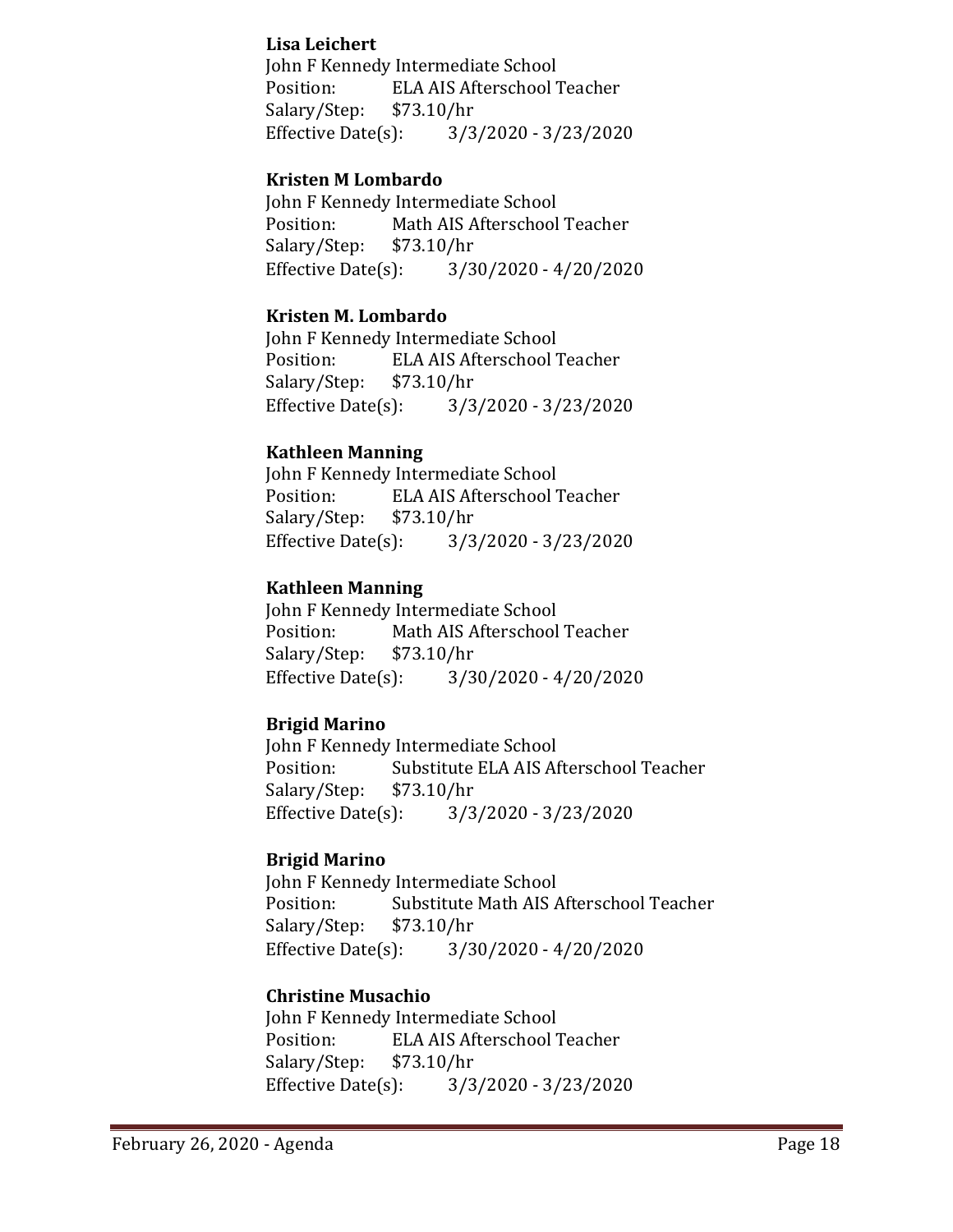## **Stephanie O'Connell**

| Robert Frost Middle School |                            |        |
|----------------------------|----------------------------|--------|
| Position:                  | Student Ambassador Program |        |
| Salary/Step:               | \$529.51 per unit          | Step 1 |
| Effective Date $(s)$ :     | $2/1/2020 - 6/30/2020$     |        |

## **Dina Pannone**

District Wide Position: Study Buddy Advisor<br>Salary/Step: \$1,000 Stipend \$1,000 Stipend Effective Date(s): 9/1/2019 - 6/30/2020

### **Faye Parag**

John F Kennedy Intermediate School<br>Position: Substitute ELA AIS Af Substitute ELA AIS Afterschool Teacher<br>\$73.10/hr Salary/Step: Effective Date(s): 3/3/2020 - 3/23/2020

### **Faye Parag**

John F Kennedy Intermediate School<br>Position: Substitute Math AIS A Substitute Math AIS Afterschool Teacher<br>\$73.10/hr Salary/Step: \$7<br>Effective Date(s): Effective Date(s): 3/30/2020 - 4/20/2020

### **Anne Marie Ponzio**

John F Kennedy Intermediate School ELA AIS Afterschool Teacher<br>\$73.10/hr Salary/Step: Effective Date(s): 3/3/2020 - 3/23/2020

### **Anne Marie Ponzio**

John F Kennedy Intermediate School<br>Position: Math AIS Afterschool Math AIS Afterschool Teacher<br>\$73.10/hr Salary/Step: \$7.<br>Effective Date(s):  $3/30/2020 - 4/20/2020$ 

### **Audrey Schulter**

John F Kennedy Intermediate School<br>Position: Substitute ELA AIS Af Substitute ELA AIS Afterschool Teacher<br>\$73.10/hr Salary/Step: Effective Date(s): 3/3/2020 - 3/23/2020

## **Audrey Schulter**

John F Kennedy Intermediate School<br>Position: Math AIS Afterschool Math AIS Afterschool Teacher<br>\$73.10/hr Salary/Step: Effective Date(s): 3/30/2020 - 4/20/2020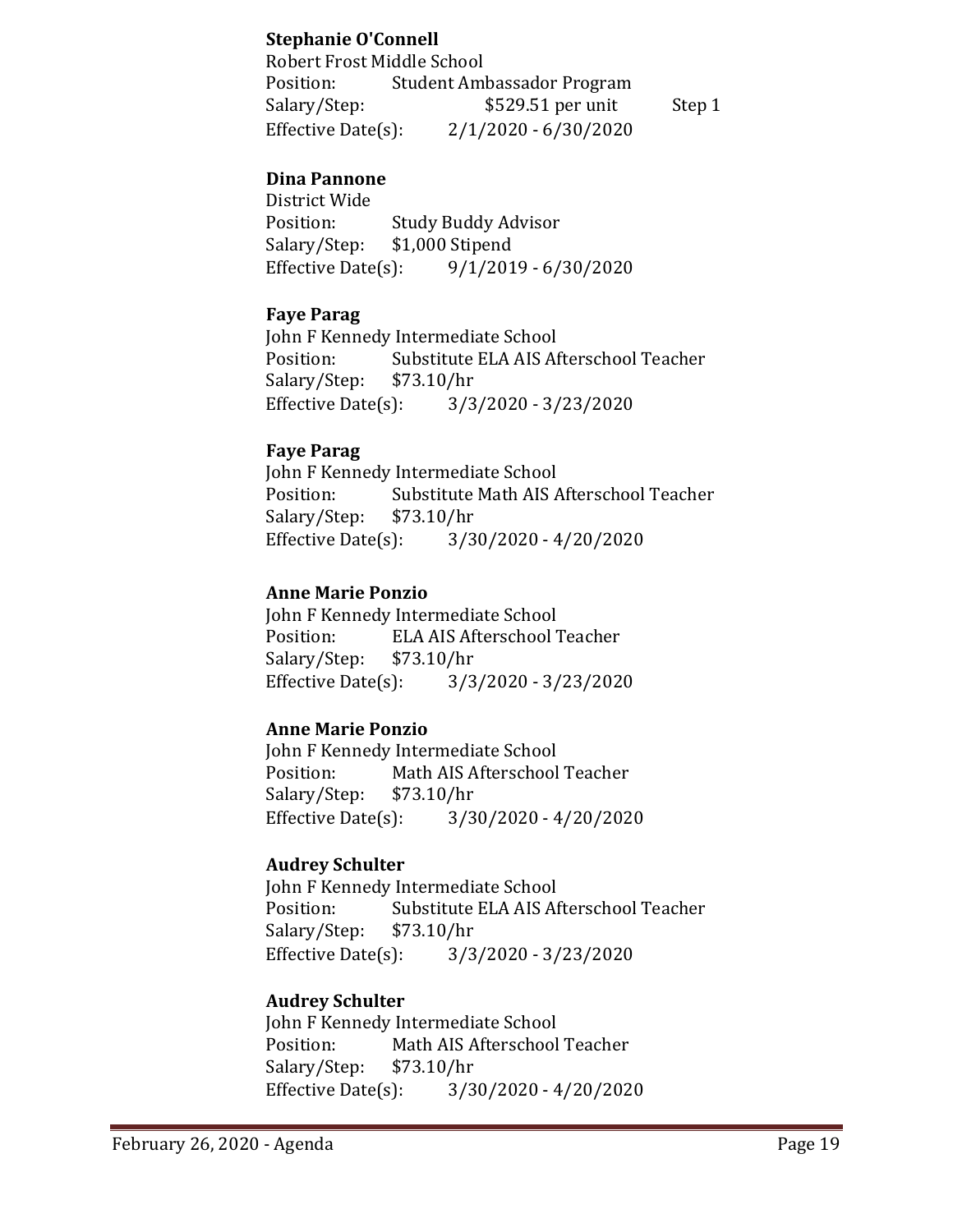## **Keri Schumacher**

John F Kennedy Intermediate School Position: ELA AIS Afterschool Teacher<br>Salary/Step: \$73.10/hr Salary/Step: \$7<br>Effective Date(s): Effective Date(s): 3/3/2020 - 3/23/2020

## **Kate Torres**

John F Kennedy Intermediate School<br>Position: ELA AIS Afterschool ELA AIS Afterschool Teacher<br>\$73.10/hr Salary/Step: \$7<br>Effective Date(s): Effective Date(s): 3/3/2020 - 3/23/2020

## **Kate Torres**

John F Kennedy Intermediate School<br>Position: Math AIS Afterschool Math AIS Afterschool Teacher<br>\$73.10/hr Salary/Step: \$7<br>Effective Date(s):  $3/30/2020 - 4/20/2020$ 

## **Marie Tortorici**

John F Kennedy Intermediate School<br>Position: ELA AIS Afterschool 7 ELA AIS Afterschool Teacher<br>\$73.10/hr Salary/Step: \$7<br>Effective Date(s): Effective Date(s): 3/3/2020 - 3/23/2020

## **Marie Tortorici**

John F Kennedy Intermediate School<br>Position: Math AIS Afterschool Math AIS Afterschool Teacher<br>\$73.10/hr Salary/Step: \$7<br>Effective Date(s): Effective Date(s): 3/30/2020 - 4/20/2020

## **Eileen Tuozzo**

John F Kennedy Intermediate School<br>Position: ELA AIS Afterschool ELA AIS Afterschool Teacher<br>\$73.10/hr Salary/Step: \$7<br>Effective Date(s): Effective Date(s): 3/3/2020 - 3/23/2020

### **Eileen Tuozzo**

John F Kennedy Intermediate School<br>Position: Math AIS Afterschool Math AIS Afterschool Teacher<br>\$73.10/hr Salary/Step: \$7<br>Effective Date(s):  $3/30/2020 - 4/20/2020$ 

## **Kathy Ugalde**

Robert Frost Middle School<br>Position: Student Aml Position: Student Ambassador Program<br>Salary/Step: \$529.51 per unit  $$529.51$  per unit Step 1 Effective Date(s): 2/1/2020 - 6/30/2020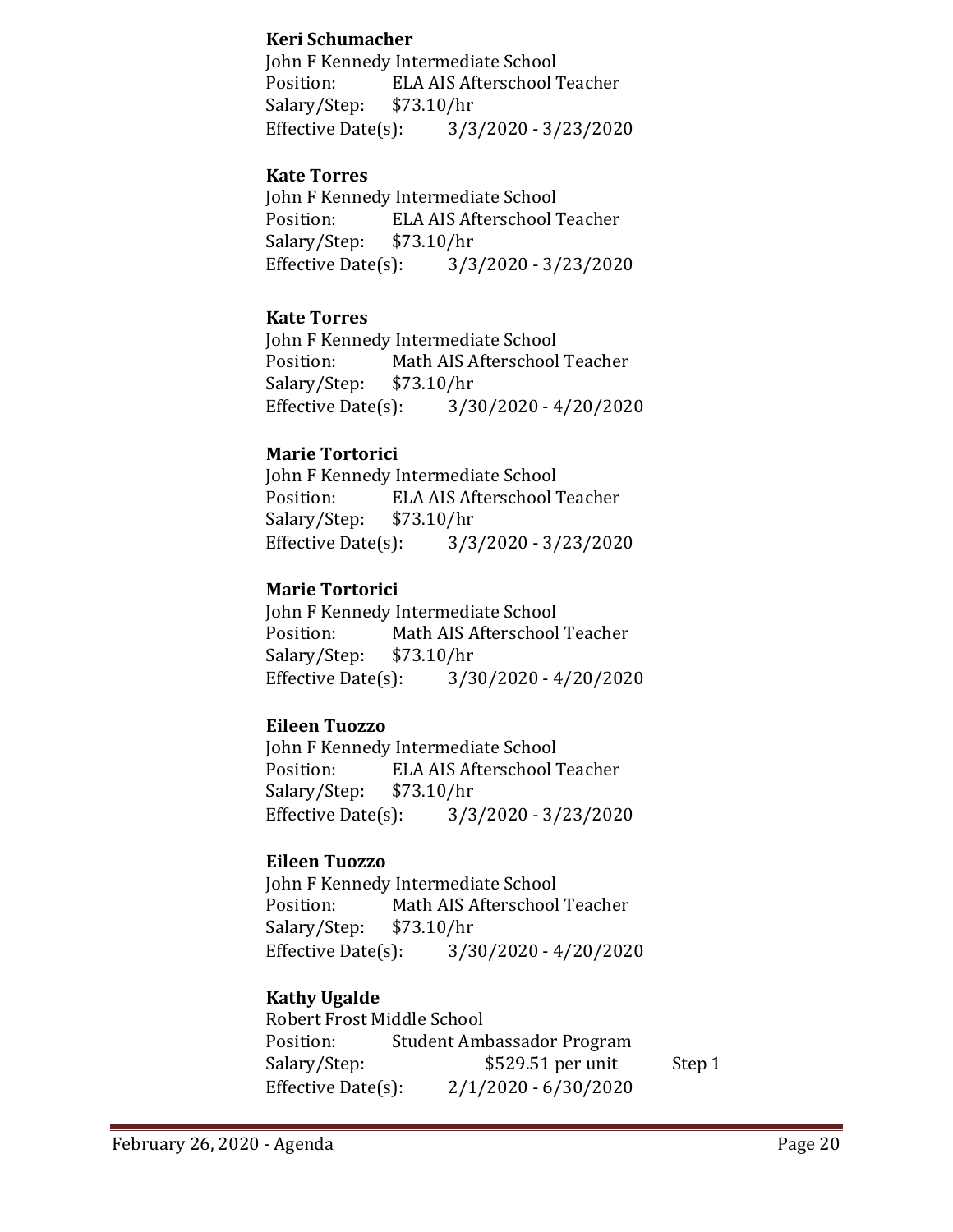## **Joseph Verdicchio**

John F Kennedy Intermediate School ELA AIS Afterschool Teacher<br>\$73.10/hr Salary/Step: \$7.<br>Effective Date(s): Effective Date(s): 3/3/2020 - 3/23/2020

## **Joseph Verdicchio**

John F Kennedy Intermediate School<br>Position: Math AIS Afterschool Math AIS Afterschool Teacher<br>\$73.10/hr Salary/Step: \$7<br>Effective Date(s):  $3/30/2020 - 4/20/2020$ 

## **Debra Wasp**

John F Kennedy Intermediate School<br>Position: ELA AIS Afterschool 7 ELA AIS Afterschool Teacher<br>\$73.10/hr Salary/Step: \$7<br>Effective Date(s): Effective Date(s): 3/3/2020 - 3/23/2020

### **Debra Wasp**

John F Kennedy Intermediate School<br>Position: Math AIS Afterschool Math AIS Afterschool Teacher<br>\$73.10/hr Salary/Step: \$7<br>Effective Date(s):  $3/30/2020 - 4/20/2020$ 

## **Brittany Zanatta**

John F Kennedy Intermediate School<br>Position: Substitute ELA AIS Af Substitute ELA AIS Afterschool Teacher<br>\$73.10/hr Salary/Step: \$7<br>Effective Date(s): Effective Date(s): 3/3/2020 - 3/23/2020

## **Brittany Zanatta**

John F Kennedy Intermediate School<br>Position: Substitute Math AIS A Substitute Math AIS Afterschool Teacher<br>\$73.10/hr Salary/Step: \$7<br>Effective Date(s):  $3/30/2020 - 4/20/2020$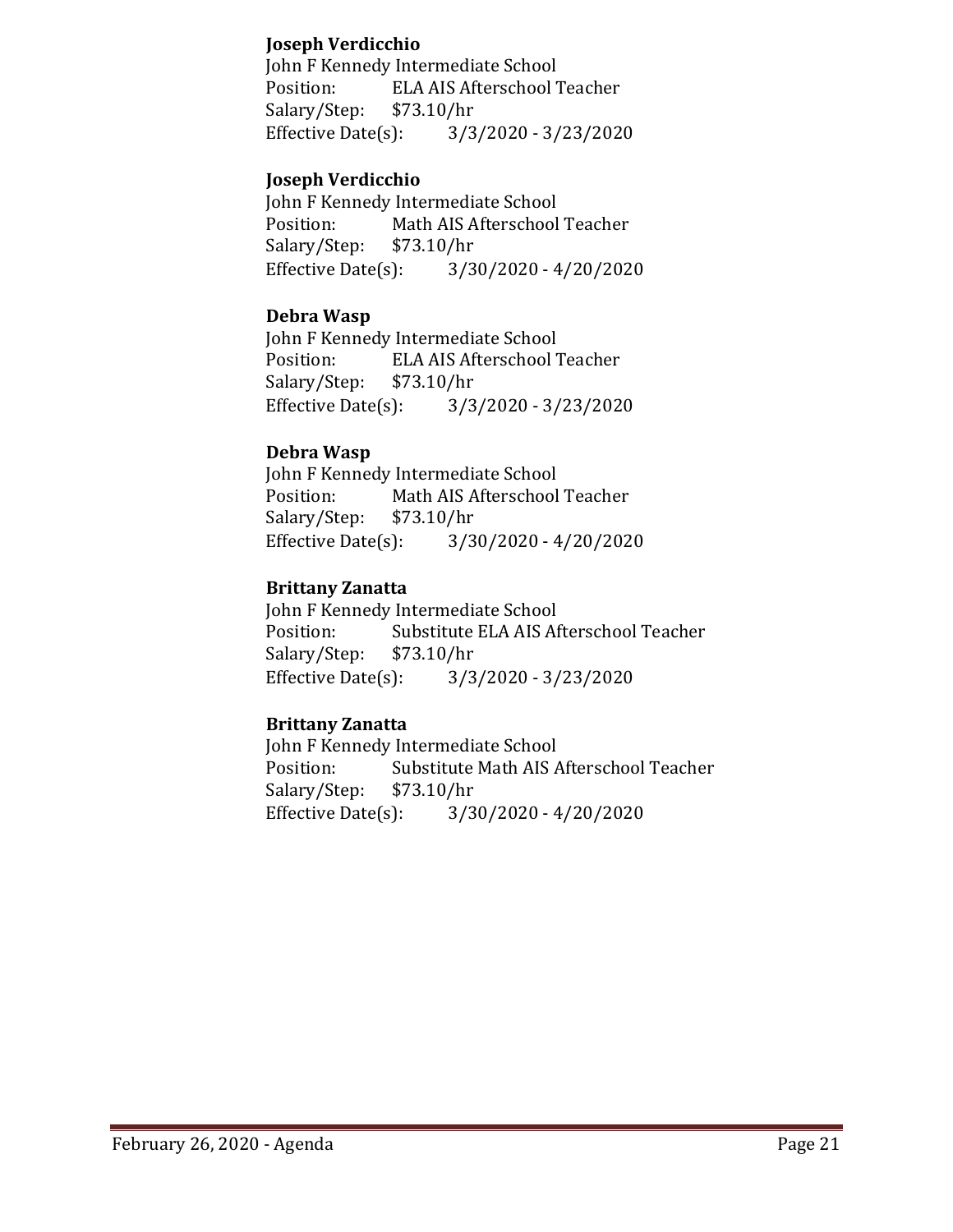# **SCHEDULE 20/BP-820 – SCHEDULES OF BILLS PAYABLE**

| General*               | #32                  | 2/29/2020 |
|------------------------|----------------------|-----------|
| Federal*               | #14                  | 2/29/2020 |
| Capital*               | # 15                 | 2/29/2020 |
| School Lunch*          | #12                  | 2/29/2020 |
| <b>WORKERS' COMP.*</b> | Daily Check Register | 1/17/2020 |
| <b>WORKERS' COMP.*</b> | Daily Check Register | 1/21/2020 |
| <b>WORKERS' COMP.*</b> | Daily Check Register | 1/23/2020 |
| <b>WORKERS' COMP.*</b> | Daily Check Register | 1/29/2020 |
| <b>WORKERS' COMP.*</b> | Daily Check Register | 1/29/2020 |
| <b>WORKERS' COMP.*</b> | Daily Check Register | 1/30/2020 |
| General*               | # 29                 | 1/31/2020 |
| General*               | #33                  | 2/29/2020 |
| Federal*               | # 15                 | 2/29/2020 |
| Capital*               | #16                  | 2/29/2020 |
| School Lunch*          | # 13                 | 2/29/2020 |
| Trust & Agency*        | #7                   | 1/31/2020 |
| <b>WORKERS' COMP.*</b> | Daily Check Register | 2/3/2020  |
| WORKERS' COMP.*        | Daily Check Register | 2/7/2020  |
| <b>WORKERS' COMP.*</b> | Daily Check Register | 2/10/2020 |
| <b>WORKERS' COMP.*</b> | Daily Check Register | 2/12/2020 |
| <b>WORKERS' COMP.*</b> | Daily Check Register | 2/12/2020 |
|                        |                      |           |

# **SCHEDULE 20-E-441 - EXPLANATION OF BUDGETARY TRANSFER** #T18, T19 & T20

# **SCHEDULE 20-F-370 & 371 - CONTRACT REPORTS**

# **SCHEDULE 2-H-20 – HOME TEACHING (regular & S/E)**  (confidential)

# **SCHEDULE 2-S-20 – SPECIAL TRANSPORTATION**  (confidential)

# **SCHEDULE 2-SE-20 - COMMITTEE RECOMMENDATIONS** (confidential)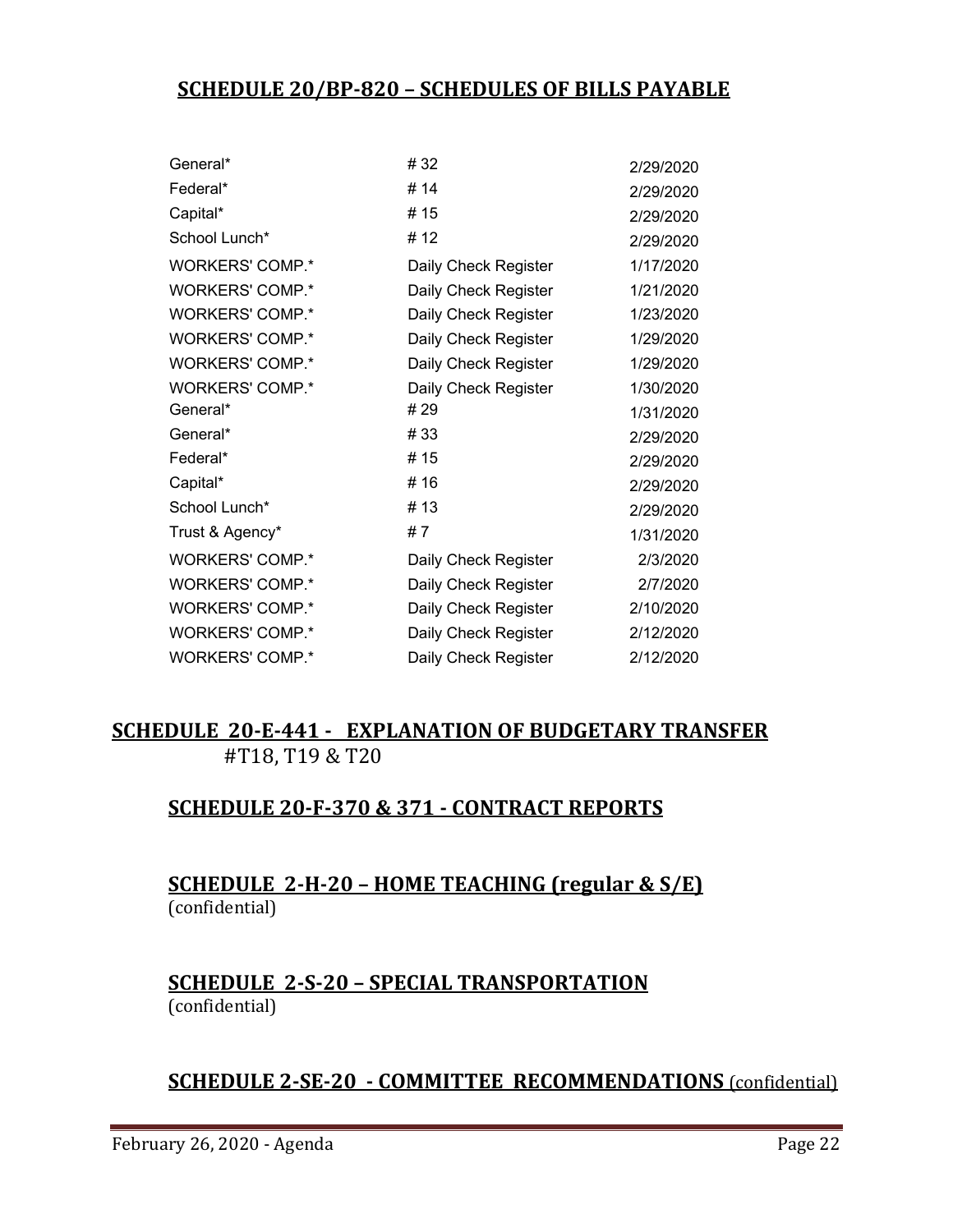# VII. **RECEIPT OF SCHEDULES**

*Recommend that the Board of Education approve the following receipt of schedules collectively:*

# **SCHEDULE 20-A-488 – TREASURERS REPORT**

| <b>Statement of Revenues -</b> | General Fund<br><b>Capital Fund</b><br>School Lunch Fund<br>Federal Fund | January<br>January<br>January<br>January |
|--------------------------------|--------------------------------------------------------------------------|------------------------------------------|
| Treasurer's Report             | July/January                                                             |                                          |
| Cash Flow                      | July/January                                                             |                                          |
| Claims Audit<br>Report         | December 1, 2019 - December 31, 2019<br>January 1, 2020 - January 31,    |                                          |

# **SCHEDULE 20-B-815 - APPROPRIATION BUDGET STATUS REPORT**

2020

| Appropriation Budget Status Fund       | <b>General Fund -</b><br>Capital Fund -<br>School Lunch Fund -<br>Federal Fund -                                                                                                     | January<br>January<br>January<br>January |
|----------------------------------------|--------------------------------------------------------------------------------------------------------------------------------------------------------------------------------------|------------------------------------------|
| Extra Classroom Activities<br>Fund     | Robert Frost -<br>High School -                                                                                                                                                      | January<br>January                       |
| <b>Trial Balance</b><br>July - January | General<br>Workers Comp. & Unemployment<br>Federal<br>Capital<br>Capital Energy Cons. Project<br>Trust & Agency<br>Private Purpose Trust<br><b>Flexible Benefits</b><br>School Lunch |                                          |
| <b>Fund Balance Projection</b>         | General Fund                                                                                                                                                                         | January                                  |